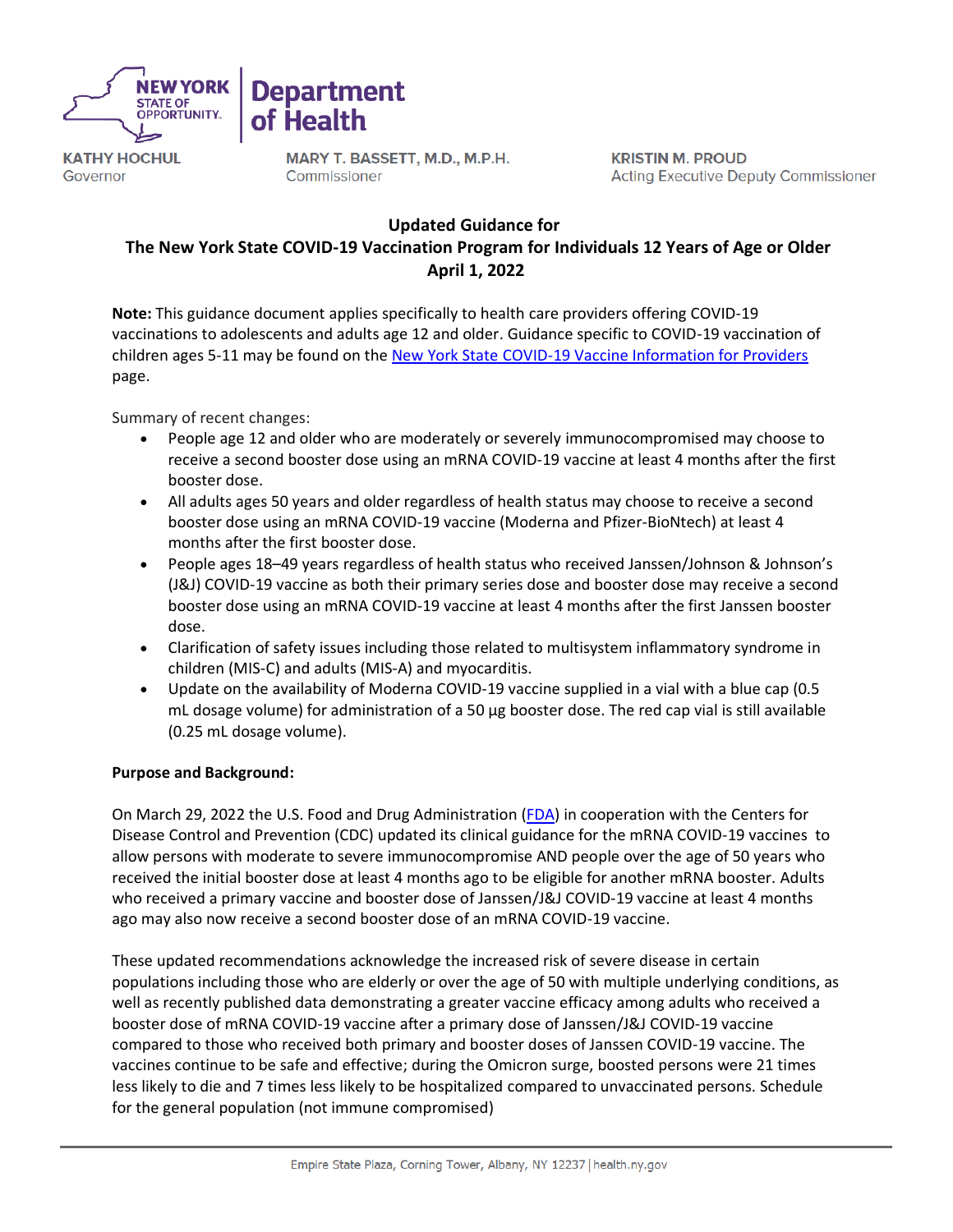| Vaccine                                                       | 0 month                 | 1 month                                             | 2 month                                                                            | 3 month | 4 month | 5 month | 6 month                                                                        | 7 month | 8 month | 9 month | 10 month                  | 11 month |
|---------------------------------------------------------------|-------------------------|-----------------------------------------------------|------------------------------------------------------------------------------------|---------|---------|---------|--------------------------------------------------------------------------------|---------|---------|---------|---------------------------|----------|
| Pfizer-<br><b>BioNTech</b><br>(ages 5-11<br>years)            | 1 <sup>st</sup><br>dose | $2nd$ dose<br>(3 weeks)<br>after 1st<br>dose)       |                                                                                    |         |         |         |                                                                                |         |         |         |                           |          |
| Pfizer-<br><b>BioNTech</b><br>(ages 12<br>years and<br>older) | 1 <sup>st</sup><br>dose | 2 <sup>ad</sup> doset<br>(3-8 weeks after 1st dose) |                                                                                    |         |         |         | Booster dose <sup>‡</sup><br>(at least 5 months after 2 <sup>nd</sup> dose)    |         |         |         | See footnote <sup>§</sup> |          |
| Moderna<br>(ages 18)<br>years and<br>older)                   | 1 <sup>st</sup><br>dose | 2 <sup>nd</sup> doset<br>(4-8 weeks after 1st dose) |                                                                                    |         |         |         | Booster dose <sup>‡</sup><br>(at least 5 months after 2 <sup>nd</sup><br>dose) |         |         |         | See footnote <sup>§</sup> |          |
| Janssen<br>(ages 18)<br>years and<br>older)                   | 1 <sup>st</sup><br>dose |                                                     | <b>Booster</b><br>dose <sup>†</sup><br>(at least<br>2 months<br>after 1st<br>dose) |         |         |         | See<br>footnote <sup>§</sup>                                                   |         |         |         |                           |          |

Source[: https://www.cdc.gov/vaccines/covid-19/clinical-considerations/interim-considerations-us.html#recommendations](https://www.cdc.gov/vaccines/covid-19/clinical-considerations/interim-considerations-us.html#recommendations) Note: Timeline is approximate. Intervals of 3 months or fewer are converted into weeks per the formula "1 month = 4 weeks." Intervals of 4 months or more are converted into calendar months.

\*See [Guidance for COVID-19 vaccination for people who are moderately or severely immunocompromised](https://www.cdc.gov/vaccines/covid-19/clinical-considerations/interim-considerations-us.html#immunocompromised) for schedule for people who are moderately or severely immunocompromised.

†An 8-week interval may be optimal for some people ages 12 years and older, especially for males ages 12 to 39 years. A shorter interval (3 weeks for Pfizer-BioNTech; 4 weeks for Moderna) between the first and second doses remains the recommended interval for people who are moderately or severely immunocompromised; adults ages 65 years and older; and in situations in which there is increased concern about [COVID-19 community levels](https://www.cdc.gov/coronavirus/2019-ncov/science/community-levels.html) or an individual's higher risk for severe disease.

‡ A booster dose is not currently authorized for people ages 5–11 years. For people ages 12–17 years, only Pfizer-BioNTech can be used. An mRNA COVID-19 vaccine is preferred over the Janssen COVID-19 Vaccine for booster vaccination of people ages 18 years and older. § People ages 18–49 years who received Janssen COVID-19 Vaccine as both their primary series dose and booster dose may receive an mRNA COVID-19 booster dose at least 4 months after the Janssen booster dose. People ages 50 years and older may choose to receive a second booster dose if it has been at least 4 months after the first booster dose.

| <b>Vaccine</b>                                                | 10 month                | 1 month                                                         | 2 month                                                                            | 3 month | 4 month | 5 month | 6 month                                                                     | 7 month | 8 month | 9 month | 10 month                  | 11 month |
|---------------------------------------------------------------|-------------------------|-----------------------------------------------------------------|------------------------------------------------------------------------------------|---------|---------|---------|-----------------------------------------------------------------------------|---------|---------|---------|---------------------------|----------|
| Pfizer-<br><b>BioNTech</b><br>(ages 5-11<br>years)            | 1 <sup>st</sup><br>dose | $2nd$ dose<br>(3 weeks)<br>after 1st<br>dose)                   |                                                                                    |         |         |         |                                                                             |         |         |         |                           |          |
| Pfizer-<br><b>BioNTech</b><br>(ages 12<br>years and<br>older) | 1 <sup>st</sup><br>dose | 2 <sup>ad</sup> dose <sup>t</sup><br>(3-8 weeks after 1st dose) |                                                                                    |         |         |         | Booster dose <sup>‡</sup><br>(at least 5 months after 2 <sup>rd</sup> dose) |         |         |         | See footnote <sup>§</sup> |          |
| Moderna<br>(ages 18<br>years and<br>older)                    | 1 <sup>st</sup><br>dose | 2 <sup>nd</sup> doset<br>(4-8 weeks after 1st dose)             |                                                                                    |         |         |         | Booster dose#<br>(at least 5 months after 2 <sup>nd</sup><br>dose)          |         |         |         | See footnote <sup>§</sup> |          |
| Janssen<br>(ages 18<br>years and<br>older)                    | 1 <sup>st</sup><br>dose |                                                                 | <b>Booster</b><br>dose <sup>#</sup><br>(at least<br>2 months<br>after 1st<br>dose) |         |         |         | See<br>footnote <sup>§</sup>                                                |         |         |         |                           |          |

#### **COVID-19 Vaccines for Immunocompromised Persons Additional Dosing and Boosters:**

Note: Timeline is approximate. Intervals of 3 months or fewer are converted into weeks per the formula "1 month = 4 weeks." Intervals of 4 months or more are converted into calendar months.

\*See [Guidance for COVID-19 vaccination for people who are moderately or severely immunocompromised](https://www.cdc.gov/vaccines/covid-19/clinical-considerations/interim-considerations-us.html#immunocompromised) for schedule for people who are moderately or severely immunocompromised.

†An 8-week interval may be optimal for some people ages 12 years and older, especially for males ages 12 to 39 years. A shorter interval (3 weeks for Pfizer-BioNTech; 4 weeks for Moderna) between the first and second doses remains the recommended interval for people who are moderately or severely immunocompromised; adults ages 65 years and older; and in situations in which there is increased concern about [COVID-19 community levels](https://www.cdc.gov/coronavirus/2019-ncov/science/community-levels.html) or an individual's higher risk for severe disease.

‡ A booster dose is not currently authorized for people ages 5–11 years. For people ages 12–17 years, only Pfizer-BioNTech can be used. An mRNA COVID-19 vaccine is preferred over the Janssen COVID-19 Vaccine for booster vaccination of people ages 18 years and older. § People ages 18–49 years who received Janssen COVID-19 Vaccine as both their primary series dose and booster dose may receive an mRNA COVID-19 booster dose at least 4 months after the Janssen booster dose. People ages 50 years and older may choose to receive a second booster dose if it has been at least 4 months after the first booster dose.

The CDC recommends administration of an "additional dose" of a primary series of either the [Pfizer-](https://www.fda.gov/media/150386/download)[BioNTech](https://www.fda.gov/media/150386/download) or th[e Moderna](https://www.fda.gov/media/144636/download) COVID-19 vaccine at least 28 days after receipt of the second dose for certain people who are **moderately or severely immunocompromised** due to a medical condition or receipt of immunosuppressive medications or treatments. On February 11, 2022, the CDC expanded this recommendation to include people who are moderately or severely immunocompromised who received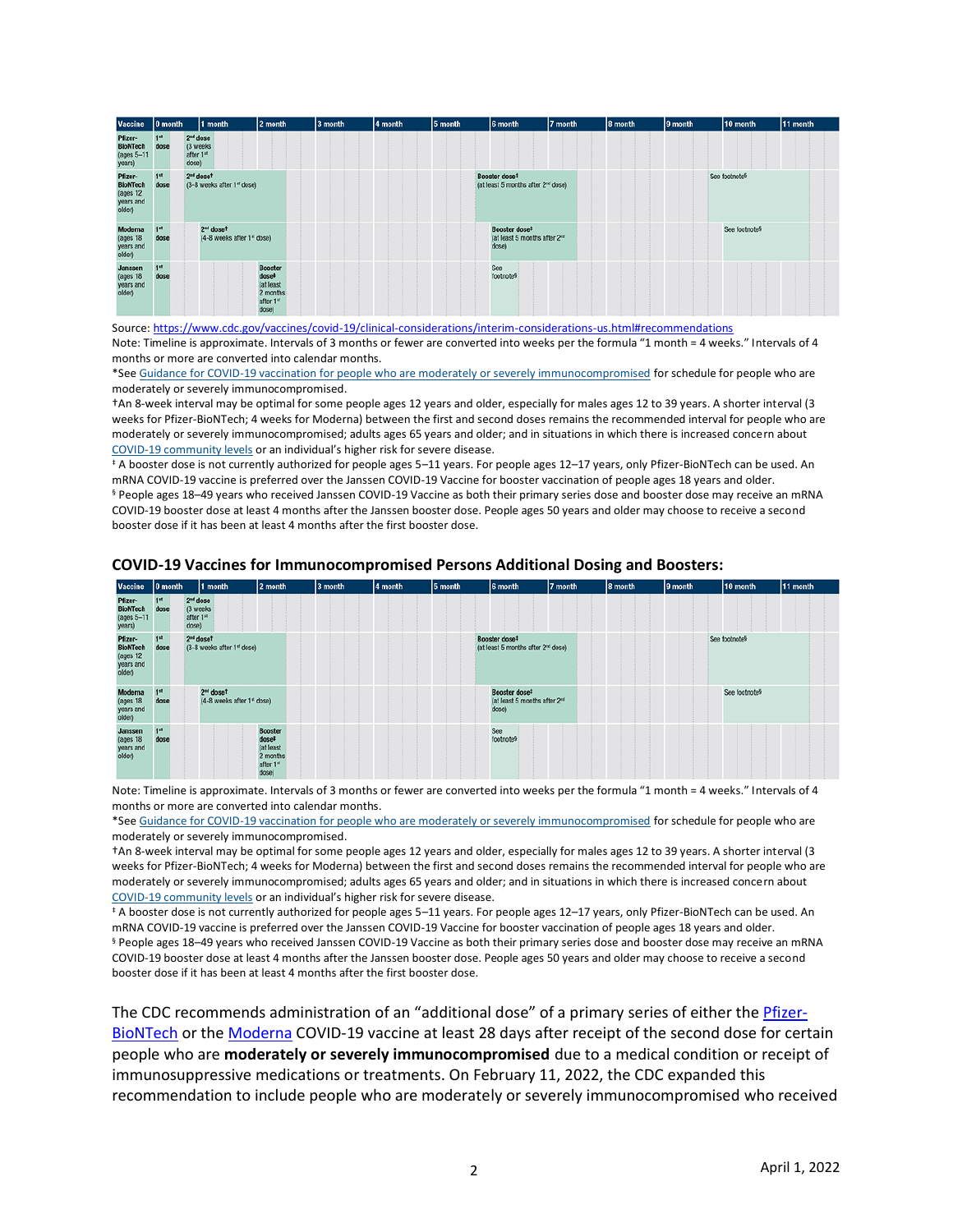an initial dose of the Janssen (Johnson & Johnson) COVID-19 vaccine. On March 29<sup>th</sup>, certain immunocompromised individuals and people over the age of 50 who received an initial booster dose at least 4 months ago to be eligible for another mRNA booster to increase their protection against severe disease from COVID-19. Separately and in addition, based on [newly published data,](https://www.cdc.gov/mmwr/volumes/71/wr/mm7113e2.htm?s_cid=mm7113e2_w) adults who received a primary vaccine and booster dose of Johnson & Johnson's Janssen COVID-19 vaccine at least 4 months ago may now receive a second booster dose using an mRNA COVID-19 vaccine.

Eligible persons for an additional primary dose of an mRNA vaccine due to being moderately to severely immunocompromised include:

- Individuals 5 through 17 years who received two doses of the Pfizer-BioNTech COVID-19 vaccine may receive a 3<sup>rd</sup> dose of the Pfizer-BioNTech COVID-19 vaccine at least 28 days after the second dose.
- Individuals who received a primary series of a non-FDA authorized or approved COVID-19 vaccine may receive a 3<sup>rd</sup> dose of the Pfizer-BioNTech COVID-19 vaccine if they are 12 years and older or the Moderna COVID-19 vaccine if they are 18 years and older at least 28 days after the last dose in the primary series.
- Individuals 18 years or older who received two doses of an FDA-approved mRNA vaccine may receive a 3<sup>rd</sup> dose of EITHER the Pfizer-BioNTech or Moderna COVID-19 vaccine at least 28 days after the second dose.
- Individuals 18 years or older who received an initial dose of the Janssen (Johnson & Johnson) COVID-19 vaccine may receive an additional dose of EITHER the Pfizer-BioNTech or Moderna COVID-19 vaccine at least 28 days after the dose of Janssen COVID-19 vaccine.

# Recommendations for booster doses of COVID-19 vaccine for moderately to severely immunocompromised people:

- Individuals 12 years or older who received a three-dose primary series of an mRNA COVID-19 vaccine due to a moderately to severely immunocompromising condition should get a booster dose at least **three (3) months** after their 3rd dose and receive a second booster **4 months** after their initial booster, as illustrated in the chart below.
- Individuals ≥18 years of age who received an initial dose of Janssen COVID-19 vaccine followed by an additional dose of an mRNA COVID-19 vaccine due to a moderately to severely immunocompromising condition should get a booster dose at least **two (2) months** after the additional dose, as illustrated in the chart below.
- Adults who received a primary vaccine and booster dose of Johnson & Johnson's Janssen COVID-19 vaccine at **least 4 months ago** may now receive a second booster dose using an mRNA COVID-19 vaccine.
- In such situations, people who are moderately and severely immunocompromised may receive five or more COVID-19 vaccine doses, including the primary series, additional dose, and booster dose. As noted below, certain immunocompromised individuals may also require additional doses for revaccination.

Attempts should be made to match the additional dose type to the mRNA primary series, however if that is not feasible, a heterologous additional dose is permitted.

Considerations for COVID-19 revaccination of certain immunocompromised persons: Recipients of hematopoietic stem cell transplant, CAR-T-cell or other B-cell depleting therapies who received doses of COVID-19 vaccine prior to or during treatment should be revaccinated with doses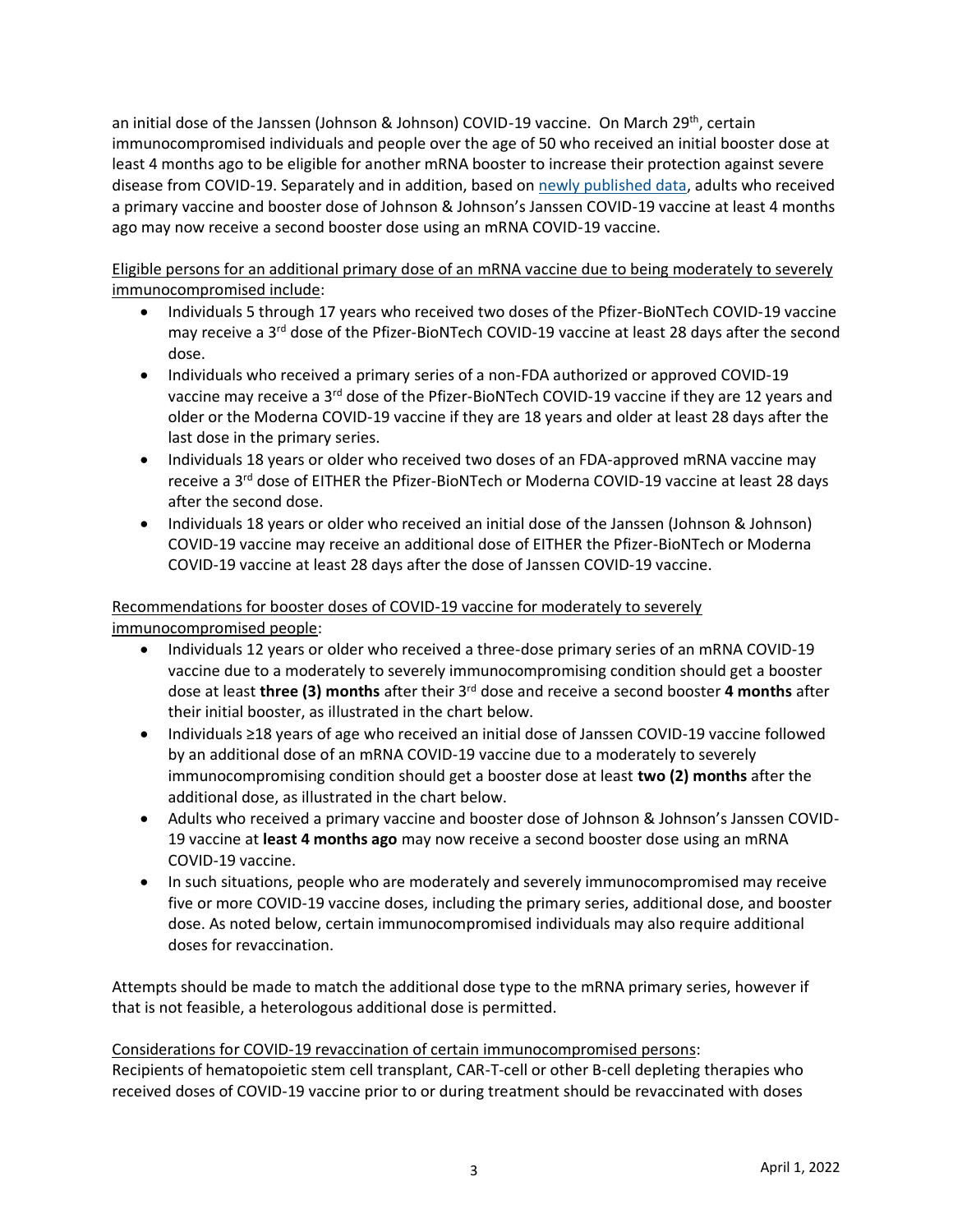received prior to or during treatment, at least 3 months (12 weeks) after completing treatment. Based on clinical judgment, revaccination may also be considered once immune competence is regained for people who received COVID-19 vaccine doses during chemotherapy or radiation treatment.

On a case-by-case basis, providers of moderately or severely immunocompromised patients may administer mRNA COVID-19 vaccines outside of the FDA and CDC dosing intervals based on clinical judgment when the benefits of vaccination are deemed to outweigh the potential and unknown risks for the recipient. However, providers should not routinely administer additional doses of COVID-19 vaccine beyond those recommended in this guidance. Providers should consult *treatment guidelines* for use of monoclonal antibodies as pre-exposure prophylaxis for moderately or severely immunocompromised people who may not mount an immune response to COVID-19 vaccination.

Due to the risk of COVID-19 infection in this population, immunocompromised people should continue to be counseled regarding the potential for a reduced immune response after vaccination and the importance of additional protective measures, regardless of the decision to receive an additional dose of the COVID-19 vaccine. Prevention measures include wearing a mask, staying six feet apart from others they don't live with, and avoiding crowds and poorly ventilated indoor spaces until advised otherwise by their health care provider. Close contacts of immunocompromised people should be strongly encouraged to be vaccinated against COVID-19.

The Emergency Use Authorization (EUA) amendment for additional doses is not intended for persons with chronic conditions such as diabetes or heart disease, for which there might be mild associated immunosuppression, nor for residents of long-term care facilities who do not otherwise meet the moderate to severe immunocompromised criteria.

A patient's clinical team is best positioned to determine the degree of immune compromise and appropriate timing of vaccination. However, there is no requirement for proof or prescription from the individual's health care provider. This is to prevent additional barriers to vaccination for this vulnerable population. The mandatory [New York State COVID-19 Vaccine Form,](https://forms.ny.gov/s3/vaccine) discussed below under "Vaccine Provider Responsibilities," includes a self-attestation regarding eligibility for vaccination and must be completed prior to vaccination.

The [utility of serologic testing](https://www.fda.gov/medical-devices/safety-communications/antibody-testing-not-currently-recommended-assess-immunity-after-covid-19-vaccination-fda-safety) or cellular immune testing to assess immune response to vaccination and guide clinical care (e.g., as part of need assessment for an additional dose) has not been established. Serologic testing or cellular immune testing outside of the context of research studies is **not recommended at this time**.

Additional information about the level of immune suppression associated with a range of medical conditions and treatments can be found in [general best practices for vaccination of people with altered](https://www.cdc.gov/vaccines/hcp/acip-recs/general-recs/immunocompetence.html)  [immunocompetence,](https://www.cdc.gov/vaccines/hcp/acip-recs/general-recs/immunocompetence.html) th[e CDC Yellow Book,](https://wwwnc.cdc.gov/travel/yellowbook/2020/travelers-with-additional-considerations/immunocompromised-travelers) and the [Infectious Diseases Society of America policy](https://academic.oup.com/cid/article/58/3/e44/336537)  [statement, 2013 IDSA Clinical Practice Guideline for Vaccination of the Immunocompromised Host.](https://academic.oup.com/cid/article/58/3/e44/336537)

Whenever possible, mRNA COVID-19 vaccination doses (including the primary series and an additional dose) should be completed at least two weeks before initiation or resumption of immunosuppressive therapies, but timing of COVID-19 vaccination should take into consideration current or planned immunosuppressive therapies and optimization of both the patient's medical condition and response to vaccine.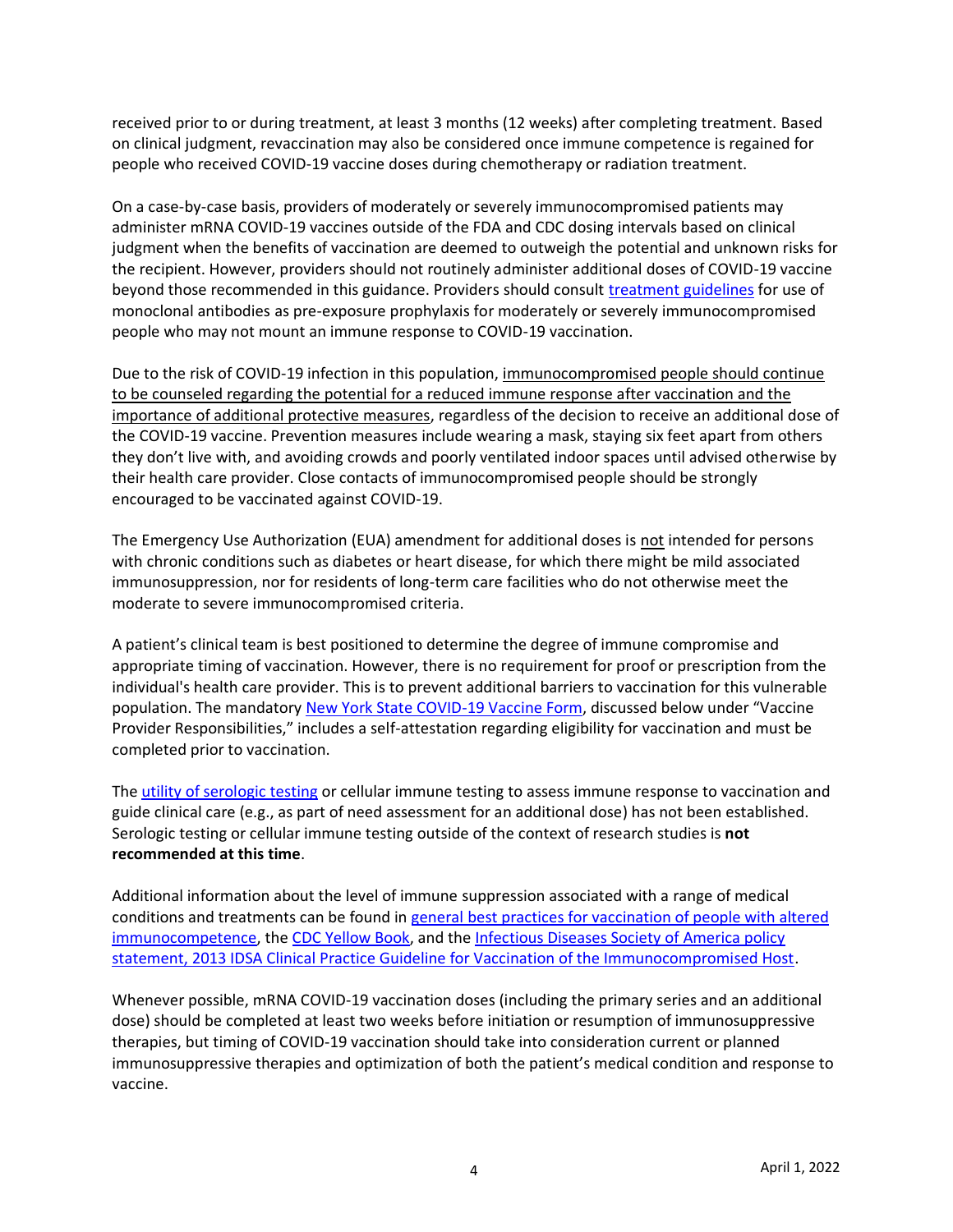### **Booster Dose Eligibility:**

All persons aged 12 years and older should receive a booster dose of COVID-19 vaccine. Persons age 18 years or older may receive any FDA-approved or -authorized COVID-19 vaccine as the booster dose, however, use of an mRNA COVID-19 vaccine for a booster dose is preferred even for those who received Janssen COVID-19 vaccine for their single dose primary series as described in the "Clinical Preference for mRNA COVID-19 Vaccine" section of this document. Adolescents ages 12 to 17 should receive a booster dose of the Pfizer-BioNTech COVID-19 vaccine.

The interval for booster vaccination should follow the interval recommended for the primary series. Persons aged 18 years and older who received Janssen primary vaccination should receive a COVID-19 vaccine booster dose at least 2 months (8 weeks) later. Recipients of an mRNA COVID-19 vaccine primary series ages 12 and older who are not moderately to severely immunocompromised should receive a single booster dose at least **5 months** after the last dose administered. The vaccine schedule for persons who are moderately to severely immunocompromised is discussed earlier in this document. If the booster dose is given more than 4 days before the dose is due, the booster dose does not need to be repeated.

The following vaccine-specific booster dose and volume should be administered regardless of whether the vaccine is homologous (same dose as primary series) or heterologous (different than primary series):

- Pfizer-BioNTech: 30 ug in a volume of 0.3 mL (same dose as the primary series dose and additional primary dose).
- Moderna: 50 µg in a volume of 0.25 mL. This is a different dose than what is used for the primary series dose and the additional primary dose.
- Janssen:  $5\times10^{10}$  viral particles in a volume of 0.5 mL (same dose as the primary series dose).

The volume of a booster dose of Moderna COVID-19 Vaccine or SPIKEVAX (COVID-19 Vaccine, mRNA) depends on the presentation:

- Multiple-dose vial of Moderna COVID-19 Vaccine with a dark blue cap and a label with a purple border - Booster Dose is 0.5 mL
- Multiple-dose vial of Moderna COVID-19 Vaccine with a red cap and a label with a light blue border - Booster Dose is 0.25 mL
- Multiple-dose vial of SPIKEVAX (COVID-19 Vaccine, mRNA) with a red cap and a label with a light blue border - Booster Dose is 0.25 mL

# **Updates to Precautions for the COVID-19 Vaccines:**

People who have been diagnosed with Multisystem Inflammatory Syndrome in Children (MIS-C) or Adults (MIS-A) before vaccination should defer COVID-19 vaccines until clinical recovery plus at least 90 days since their MIS-C or MIS-A diagnosis. For people who had MIS-C fewer than 90 days after the date of their most recent COVID-19 vaccine dose, further COVID-19 vaccine doses should be deferred until additional data are available.

A history of Guillain-Barre (GBS) at any point in time after receipt of Janssen COVID-19 vaccine is a precaution to further doses of Janssen COVID-19 vaccine. People who developed GBS within 6 weeks after Janssen vaccine should not receive further doses of Janssen COVID-19 vaccine and mRNA COVID-19 vaccines may be administered for subsequent doses.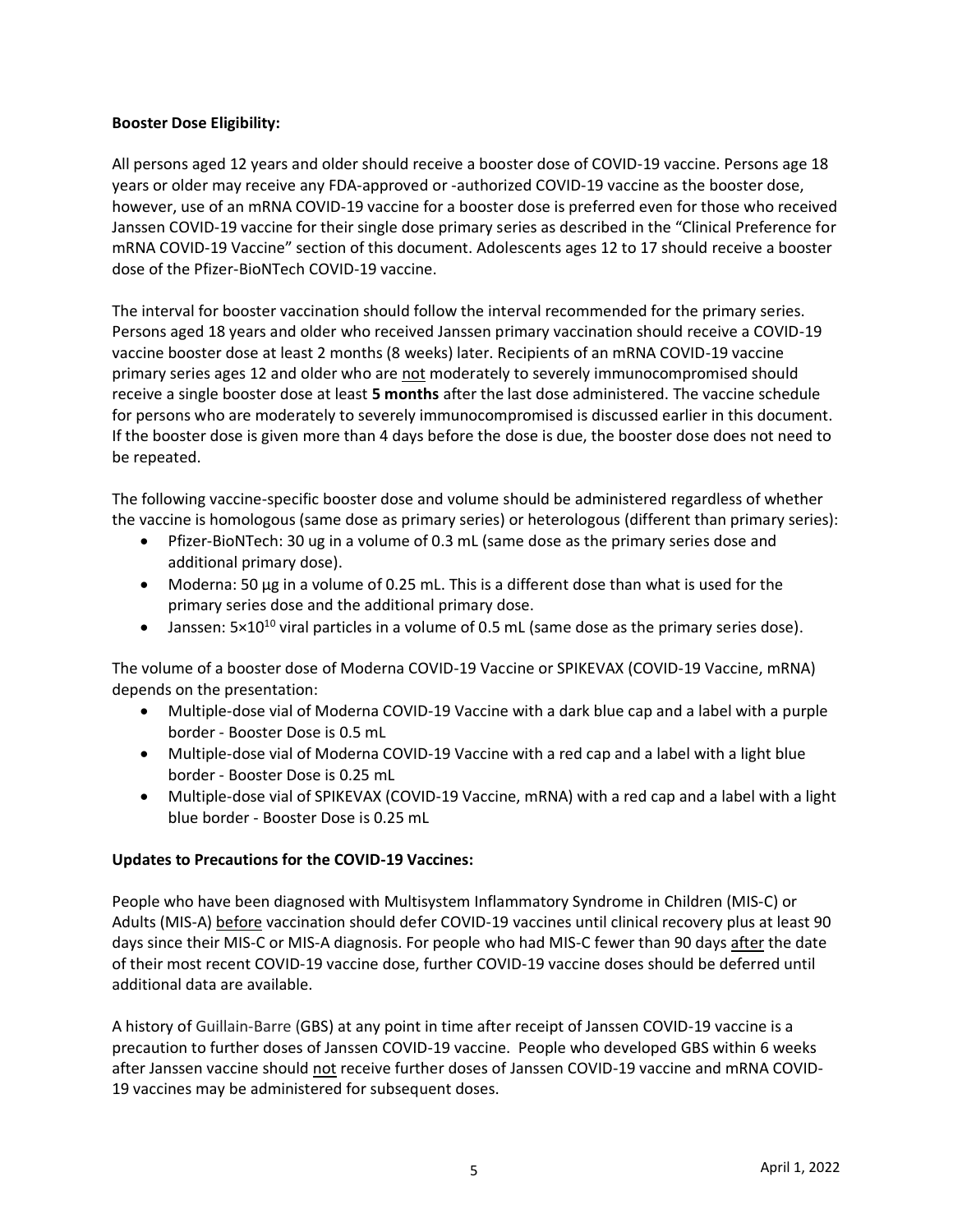Myocarditis and pericarditis after receipt of an mRNA vaccine are precautions to further doses of COVID-19 vaccine. If myocarditis or pericarditis occurs after receipt of an mRNA COVID-19 vaccine, the individual generally should not receive subsequent doses of COVID-19 vaccine. If after a risk assessment it is decided to administer a subsequent dose of COVID-19 vaccine, the person should wait until after the episode of myocarditis or pericarditis has resolved. Considerations for subsequent COVID-19 vaccine doses may include:

- If the myocarditis or pericarditis was considered unrelated to mRNA COVID-19 vaccine (e.g., due to SARS-CoV-2 or other viruses), especially if the episode occurred more than 3 weeks after the most recent dose of COVID-19 vaccine.
- Personal risk of severe acute COVID-19.
- Level of COVID-19 transmission and personal risk of infection
- Timing of any immunomodulatory therapies.

# **mRNA COVID-19 Vaccine Primary Series Interval**

An 8-week interval between mRNA COVID-19 vaccine primary series may be optimal for certain persons age 12-64 years, particularly males age 12-39 years who have a higher relative risk for myocarditis and pericarditis after mRNA COVID-19 vaccines. Data comparing the vaccine effectiveness and adverse events when the mRNA COVID-19 vaccine primary series is given on different intervals show that persons who received the second dose of an mRNA COVID-19 vaccine 8 weeks after the first dose, compared with persons who received the primary series on the 3-week (Pfizer-BioNTech) or 4-week (Moderna) interval, may have:

- A stronger immune response, leading to improved vaccine effectiveness; and
- A lower risk of myocarditis or pericarditis following receipt of mRNA COVID-19 vaccine.

Certain populations may still benefit from a shorter interval between doses 1 and 2 of the mRNA COVID-19 vaccine primary series. A 3 week interval for Pfizer-BioNTech COVID-19 vaccine or a 4 week interval for Moderna COVID-19 vaccine remains recommended for:

- Children 5-11 years of age (Pfizer-BioNTech COVID-19 vaccine is the only COVID-19 vaccine currently authorized for use in this age group in the U.S.);
- Adults aged 65 years and older;
- Persons with moderate or severe immunocompromise (see the "COVID-19 Vaccines for Immunocompromised" section of this document); and
- Others who need rapid protection due to high community transmission or risk of severe disease.

Doses of mRNA COVID-19 vaccines received at the 3-week (Pfizer-BioNTech) or 4-week (Moderna) interval are still valid and do not to be repeated unless otherwise indicated (such as a booster dose or revaccination due to a vaccine administration or storage error).

# **Myocarditis after Receipt of an mRNA COVID-19 Vaccine**

A rare risk for myocarditis and/or pericarditis has been observed following receipt of mRNA COVID-19 vaccines. Cases have occurred predominantly in males ages 12–29 years within the first week after receiving the second dose of an mRNA COVID-19 vaccine. To date, data suggest the risk for myocarditis and/or pericarditis after mRNA COVID-19 booster doses in young adults appears lower than the risk after the primary mRNA COVID-19 vaccine series. Most patients with myocarditis and/or pericarditis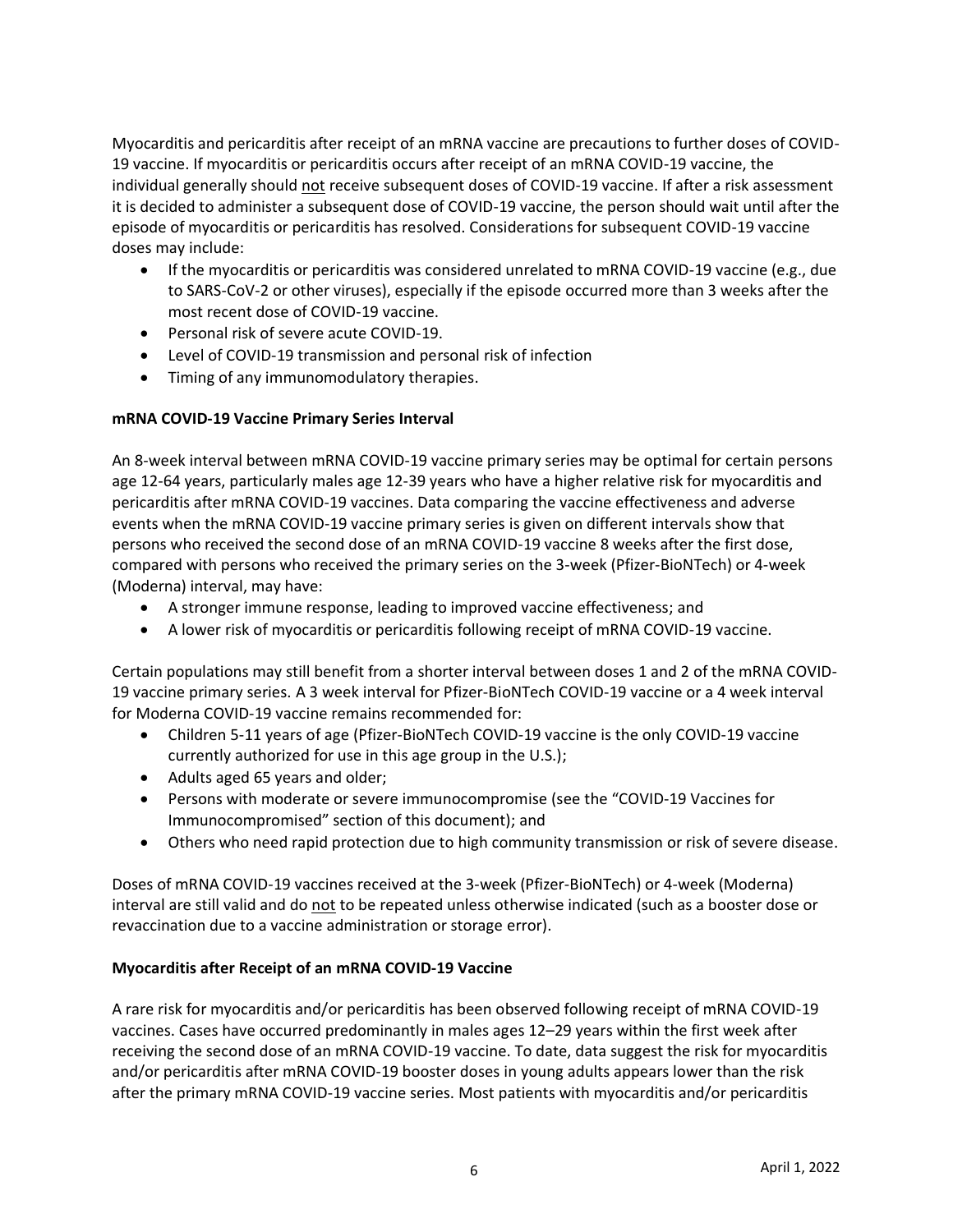after receipt of an mRNA COVID-19 vaccine were hospitalized, but their hospital courses were generally mild and for short periods, with most achieving resolution of acute symptoms. Estimates of the [frequency of myocarditis among patients with COVID-19](https://www.cdc.gov/mmwr/volumes/70/wr/mm7035e5.htm) an[d among mRNA COVID-19 vaccine recipients](https://www.cdc.gov/mmwr/volumes/70/wr/mm7027e2.htm) suggest that the risk of myocarditis following COVID-19 infection greatly exceeds the risk of myocarditis following mRNA vaccination.

After reviewing available data on the risks and benefits, the CDC determined that the benefits (i.e., prevention of COVID-19 cases and its severe outcomes) outweigh the risks of myocarditis and pericarditis after receipt of mRNA COVID-19 vaccines for children, adolescents, and young adults*.* without a history of myocarditis after a previous dose of mRNA COVID-19 vaccine*.* Extending the interval between the first and second mRNA vaccine dose to 8 weeks might further reduce the risk.

People receiving mRNA COVID-19 vaccines, especially males ages 12–29 years, should be made aware of the rare risk of myocarditis and/or pericarditis following receipt of mRNA COVID-19 vaccines and the benefit of COVID-19 vaccination in reducing the risk of severe outcomes from COVID-19, including the possibility of cardiac sequelae. Counseling should include the need to seek care if symptoms of myocarditis or pericarditis, such as chest pain, shortness of breath, or tachycardia develop after vaccination, particularly in the week after vaccination.

### **Timing of Vaccination for Persons Receiving Passive Antibody Products:**

On February 11, 2022, following review of the antibody response to COVID-19 vaccines among individuals who had received passive antibody products prior to vaccination, the CDC updated clinical guidance to recommend **no minimum interval** between receipt of passive antibody products and subsequent COVID-19 vaccine administration. A study among nursing home residents and staff demonstrated that recipients of bamlanivimab mounted a robust immune response to mRNA vaccination regardless of age, risk category, or vaccine type. Additionally, there was no correlation between the interval to COVID-19 vaccination and neutralizing titers in recent monoclonal antibody recipients. This guidance applies to individual who have received passive antibody products as treatment, post-exposure prophylaxis or pre-exposure prophylaxis prior to COVID-19 vaccination.

However, among individuals who receive COVID-19 vaccine before tixagevimab/cilgavimab (EVUSHELD™), subsequent doses of EVUSHELDTM should be deferred for at least two weeks after COVID-19 vaccination.

### **No Minimum Interval Between COVID-19 Vaccine and Other Vaccines:**

COVID-19 vaccines **may be administered without regard to timing of other vaccines**. This includes simultaneous administration of COVID-19 vaccine and other vaccines on the same day.

# **Special Considerations for Individuals Receiving COVID-19 Vaccine Outside the United States:**

The [CDC's Interim Clinical Considerations for Use of COVID](https://www.cdc.gov/vaccines/covid-19/clinical-considerations/interim-considerations-us.html#appendix-a)-19 Vaccine states as follows:

- People who were vaccinated outside the United States with a currently FDA-approved or FDAauthorized COVID-19 vaccine:
	- o Those who received all of the recommended doses of an FDA-approved or FDAauthorized primary COVID-19 vaccine series are considered fully vaccinated 2 weeks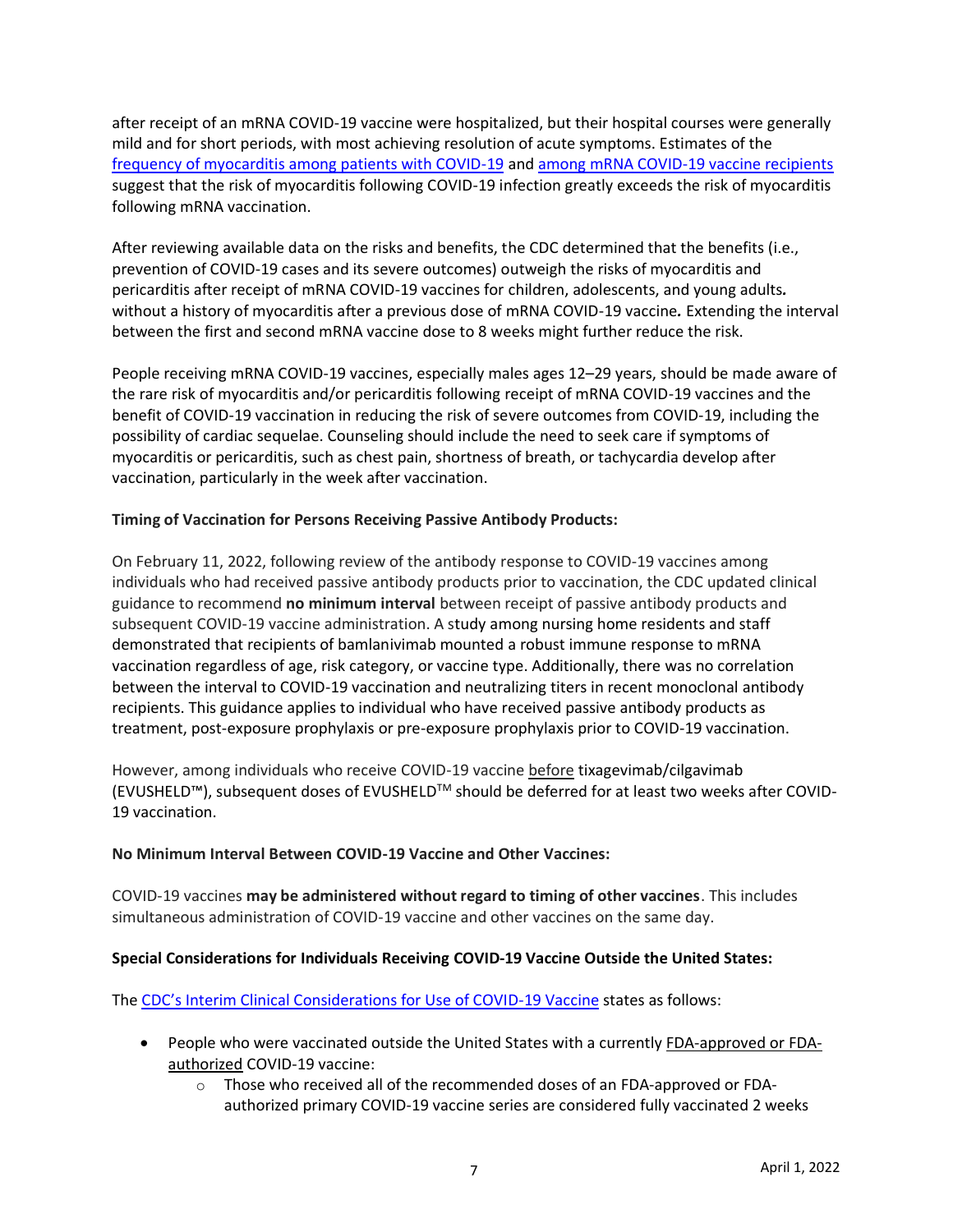after completion of the series and should also follow U.S. guidance for additional doses for persons with moderate-to-severe immunocompromise and for booster doses.

- $\circ$  Those who received the first dose of Pfizer-BioNTech or Moderna COVID-19 vaccine outside the U.S. do not need to restart the vaccine series in the United States. They should complete the series with an mRNA vaccine as close to the recommended time as possible and are considered fully vaccinated upon completion of the primary series. People who were vaccinated in countries where only a single mRNA dose is recommended in certain populations are not considered fully vaccinated in the United States until after completion of the primary series.
- People who completed all of the recommended doses of a COVID-19 vaccine listed for emergency use by the World Health Organization (WHO) but not approved or authorized by FDA, or people who completed a heterologous (mix and match) series composed of doses of a COVID-19 vaccine listed for emergency use by WHO, at least one of which is a non-FDAapproved or authorized vaccine, are considered fully vaccinated 2 weeks after completion of the series.
	- $\circ$  People who are not moderately or severely immunocompromised should receive a single booster dose of Pfizer-BioNTech COVID-19 vaccine if they are 12 years and older or Moderna COVID-19 vaccine if they are 18 years and older at least 5 months after completing their primary series.
	- o Moderately or severely immunocompromised people should receive an additional primary dose of Pfizer-BioNTech COVID-19 vaccine if they are 12 years and older or Moderna COVID-19 vaccine if they are 18 years and older at least 28 days after receiving the second vaccine dose of their primary series and a single booster dose at least 3 months after their additional dose.
- People who received incomplete series of a WHO COVID-19 vaccine listed for emergency use that is not FDA-approved or FDA-authorized do not need to restart a primary vaccination series in the United States.
	- $\circ$  They should receive a single dose of Pfizer-BioNTech COVID-19 vaccine if they are 12 years and older or Moderna COVID-19 vaccine if they are 18 years and older at least 28 days after receipt of their most recent dose, after which they are considered fully vaccinated.
	- o Moderately or severely immunocompromised people who received an mRNA COVID-19 vaccine to complete the initial series should receive an additional primary dose of Pfizer-BioNTech COVID-19 vaccine if they are 12 years and older or Moderna COVID-19 vaccine if they are 18 years and older at least 28 days later and a booster dose at least 3 months after their additional dose.
	- $\circ$  People who are not moderately or severely immunocompromised should also receive a single Pfizer-BioNTech COVID-19 vaccine booster dose if they are 12 years and older or Moderna COVID-19 vaccine if they are 18 years and older, at least 5 months after completing their primary series.
- People who received all or some of the recommended doses of a COVID-19 vaccine primary series that is not listed for emergency use by WHO:
	- o Should be offered primary vaccination with an FDA-approved or FDA-authorized COVID-19 vaccine (i.e., Pfizer-BioNTech, Moderna or Janssen vaccine), preferably with an mRNA COVID-19 vaccine, with a minimum interval of at least 28 days since after receipt of the last dose of a vaccine not listed for emergency use by WHO.
	- o Moderately or severely immunocompromised people who received an mRNA COVID-19 Vaccine to complete the initial series should receive an additional primary dose of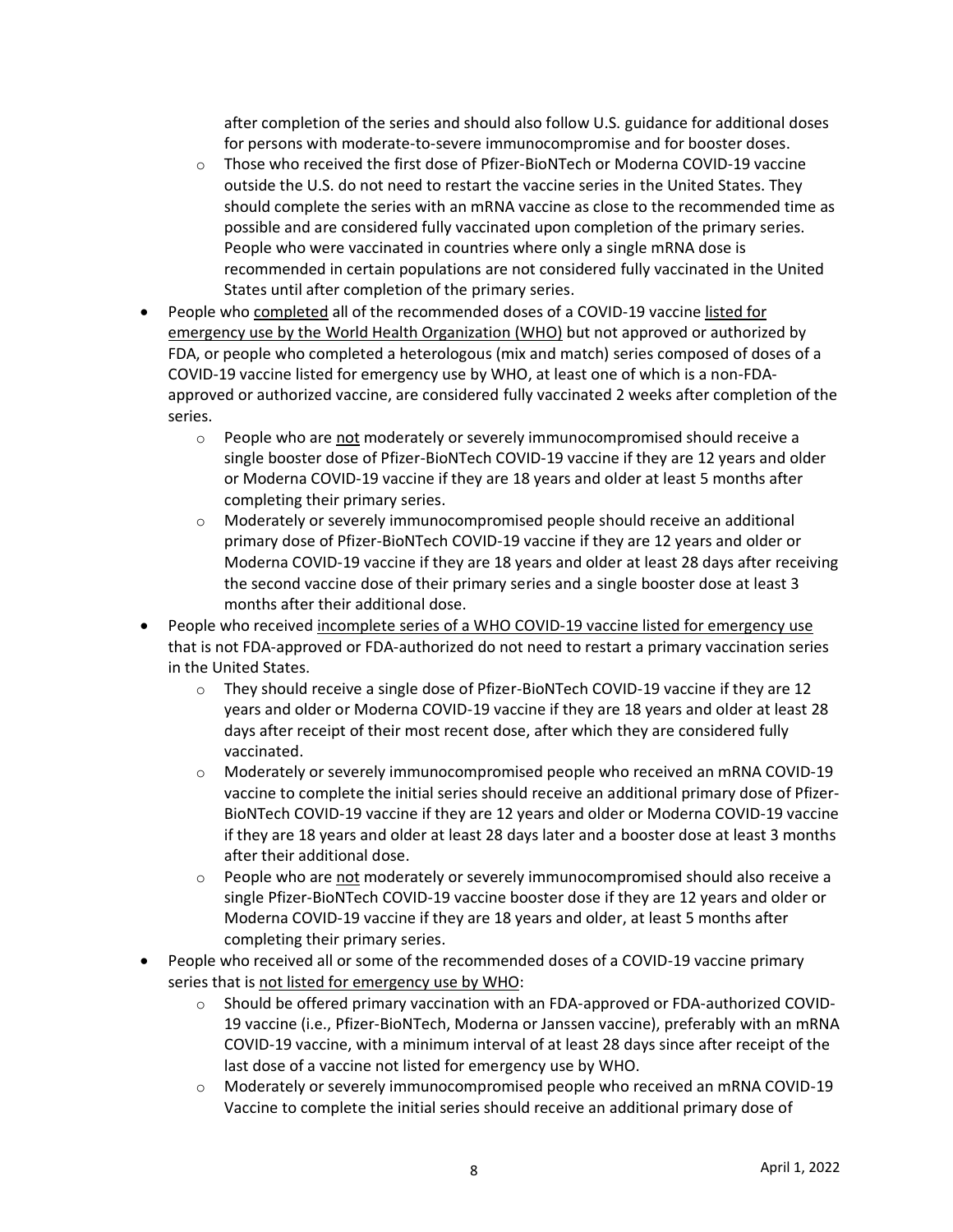Pfizer-BioNTech COVID-19 Vaccine if they are 12 years and older or Moderna COVID-19 vaccine if they are 18 years and older at least 28 days later and a booster dose at least 3 months after their additional dose.

 $\circ$  People who are not moderately or severely immunocompromised, should also receive a single booster dose of Pfizer-BioNTech COVID-19 vaccine if they are 12 years and older or Moderna COVID-19 vaccine if they are 18 years and older, at least 5 months after completing their primary series.

### **COVID-19 Vaccines Listed for Emergency Use by the WHO:**

As of March 9, 2022, the WHO has listed the following COVID-19 vaccines for emergency use:

- Pfizer-BioNTech COVID-19 vaccines (e.g., COMIRNATY, Tozinameran)\*
- Janssen (Johnson & Johnson) COVID-19 vaccine\*
- Moderna COVID-19 vaccine (Spikevax)\*
- AstraZeneca-Oxford COVID-19 vaccines (e.g., Covishield, Vaxzevria)
- Sinopharm Beijing Institute of Biological Products (BIBP) COVID-19 vaccine
	- $\circ$  Sinopharm Wuhan Institute of Biological Products (WIBP) is a separate vaccine from Sinopharm BIBP and has not been listed for emergency use by the WHO as of January 12, 2022.
- Sinovac-Coronavac COVID-19 vaccine
- Bharat Biotech BBV152 COVID-19 Vaccine (COVAXIN)
- Novavax (Covovax, Nuvaxovid)

\*Also authorized by the FDA for Emergency Use in the United States

The WHO maintains a list of COVID-19 vaccines listed for emergency use at [https://extranet.who.int/pqweb/vaccines/vaccinescovid-19-vaccine-eul-issued.](https://extranet.who.int/pqweb/vaccines/vaccinescovid-19-vaccine-eul-issued)

### **Clinical Preference for mRNA COVID-19 Vaccine:**

On December 16, 2021, the CDC endorsed the recommendations of its Advisory Committee on Immunization Practices (ACIP) for a clinical preference for individuals aged 18 years and older to receive an mRNA COVID-19 vaccine over the Janssen (also known as Johnson & Johnson) COVID-19 vaccine.

As part of a pre-vaccination discussion with a vaccination provider, all persons who elect to receive a Janssen COVID-19 Vaccine primary series or booster dose should be informed about the risk and symptoms of thrombosis with thrombocytopenia syndrome (TTS), and the need to seek immediate medical care should TTS symptoms develop. The highest rates of TTS occur among females 30-49 years. The FDA also added a contraindication for people who experienced TTS after their first shot of the Janssen COVID-19 vaccine, or from other COVID-19 vaccines based on a similar adenovirus vector technology such as the one developed by AstraZeneca, from getting a booster shot from the same type of vaccine. Current recommendations are for urgent medical evaluation for TTS if any of the following symptoms develop 4 to 30 days after vaccination:

- severe headache,
- visual changes,
- abdominal pain,
- nausea and/or vomiting,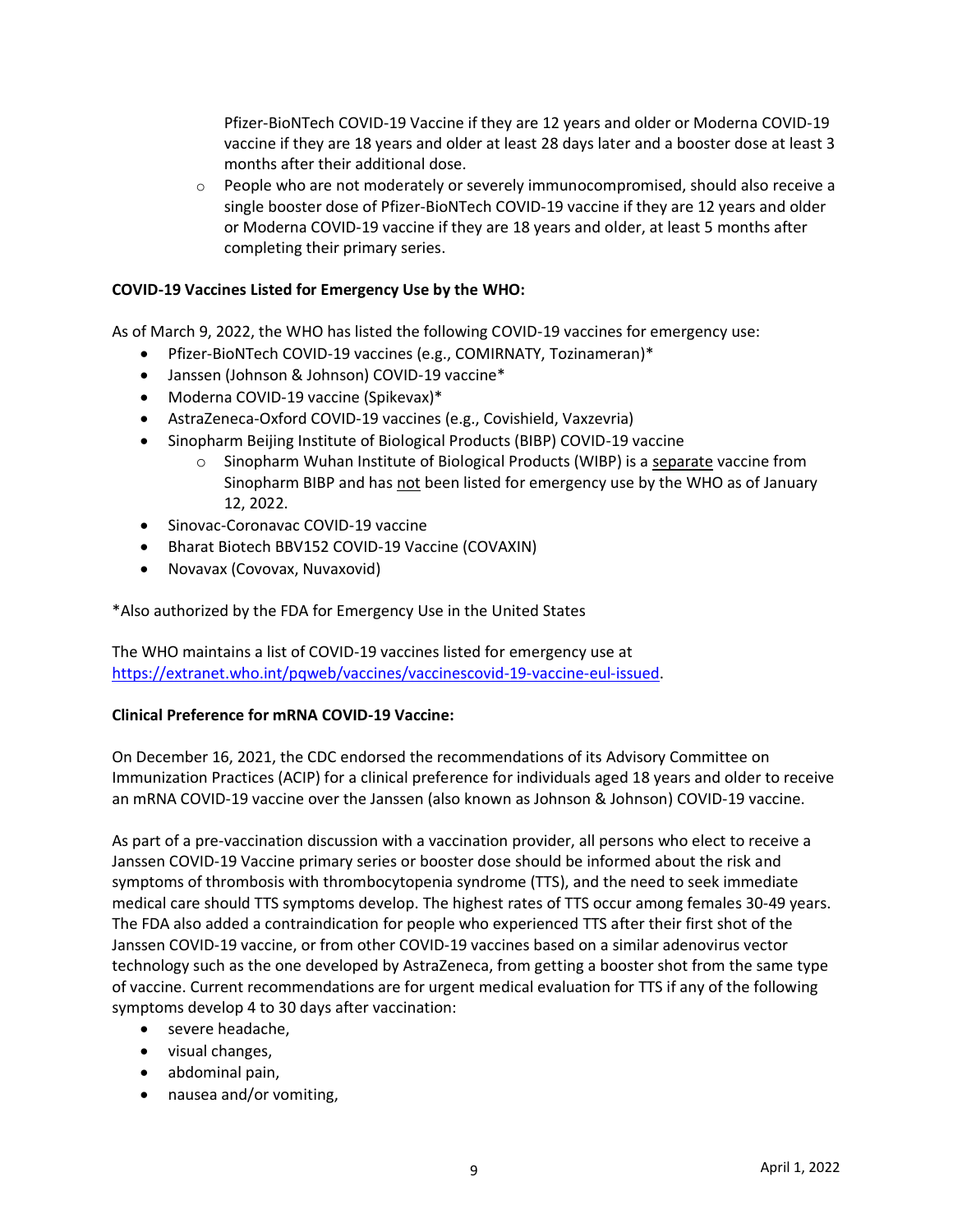- backache,
- shortness of breath,
- leg pain or swelling, or
- petechiae or easy bruising.

In limited, exceptional situations where an individual received the first dose of an mRNA COVID-19 vaccine but is unable to complete the series with either the same or different mRNA COVID-19 vaccine (e.g., due to contraindication), a single dose of Janssen COVID-19 Vaccine may be considered at a minimum interval of 28 days from the mRNA COVID-19 vaccine dose if the person is aged ≥18 years.

The CDC also noted: "Given the current state of the pandemic both here and around the world, the ACIP reaffirmed that receiving any vaccine is better than being unvaccinated. Individuals who are unable or unwilling to receive an mRNA vaccine will continue to have access to Johnson & Johnson's COVID-19 vaccine. The benefits of using the Ad26.COV2.S vaccine still outweigh the risks involved with COVID-19 infection. Previous studies suggest that thrombotic complications are far more likely following infection with COVID-19."

## **"Gray Cap" Pfizer Adult/Adolescent Formulation:**

On December 23, 2021 a new formulation of Pfizer adult/adolescent vaccine was introduced. This formulation is being referred to as Pfizer Adult/Adolescent Tris (Gray Cap, age 12+, no diluent). This formulation contains the Tris Sucrose buffer, **does not require dilution** at administration sites, may be stored at refrigerated temperature (2-8° C) for up to 10 weeks, and can be used on individuals 12 years of age and older. The vials will have a gray cap and label with gray border. Individuals who received a previous dose or doses of the Pfizer 12+ "purple cap" vials may receive the Pfizer Adult/Adolescent Tris (Gray Cap, age 12+, no diluent) formulation for primary, additional, or booster doses.

Pfizer Adult/Adolescent Tris (Gray Cap, age 12+, no diluent) is a multiple dose vial that contains a volume of 2.25 mL and is supplied as a frozen suspension that does not contain preservative. Each vial must be thawed prior to administration. DO NOT DILUTE prior to use. One vial contains 6 doses of 0.3 mL. Even though the vaccine does not require dilution, the vial must be mixed by gently inverting the vial 10 times before puncture.

Vaccination providers should maximize using inventory of all Pfizer 12+ purple cap vials prior to using Pfizer Adult/Adolescent Tris (Gray Cap, age 12+, no diluent) vials and should ideally carry only one Pfizer adult formulation at a time. Provider sites utilizing the Pfizer thermal shipping containers for temporary storage must prepare for use of an ULT freezer or refrigerator moving forward; the shipping containers used for this formulation are single use and cannot be used for temporary storage with dry ice or for vaccine transport. **To avoid mistakes during this period of transition when both adult formulation products may be in circulation, these products should not be offered/administered at the same time. \*See Table 1**

The Pfizer-BioNTech COVID-19 Vaccine, supplied in two formulations, is provided in three different color-coded multiple dose vials: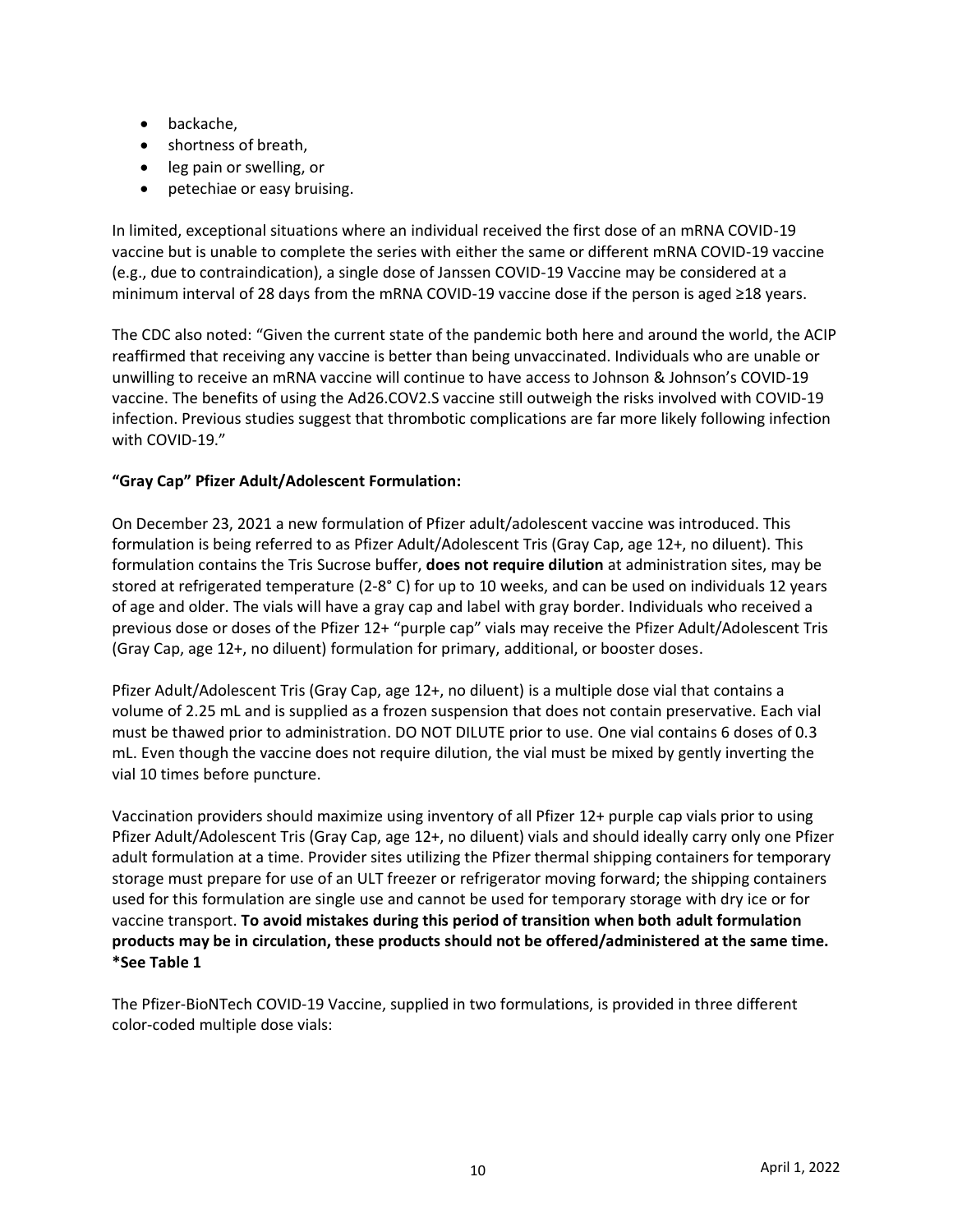|                                 | Vials with purple caps                                                    | Vials with gray caps<br>and labels with gray<br><b>borders</b> | <b>Vials with orange caps</b><br>and labels with orange<br><b>borders</b>   |
|---------------------------------|---------------------------------------------------------------------------|----------------------------------------------------------------|-----------------------------------------------------------------------------|
| <b>Authorized</b><br>age        | 12 years of age and<br>older                                              | 12 years of age and<br>older                                   | 5 through 11 years of<br>age                                                |
| <b>Formulated</b><br>to provide | 0.3 mL doses, after<br>dilution<br>(each containing $30 \mu g$<br>modRNA) | 0.3 mL doses<br>(each containing $30 \mu g$ )<br>modRNA)       | $0.2$ mL doses, after<br>dilution<br>(each containing $10 \mu$ g<br>modRNA) |
| <b>Buffer used</b>              | <b>PBS</b>                                                                | <b>Tris</b>                                                    | <b>Tris</b>                                                                 |
| <b>Dilution</b>                 | Dilute with 1.8 mL of<br>sterile 0.9% Sodium<br>Chloride Injection, USP   | Not to be diluted                                              | Dilute with 1.3 mL of<br>sterile 0.9% Sodium<br>Chloride Injection, USP     |

## **EUAs, FDA Vaccine Approval Status, and Appropriate Use of Vaccines in New York State:**

All authorized COVID-19 vaccine providers in New York State, including those located in the City of New York and those participating in federal programs, must follow New York State Department of Health (NYSDOH) guidance regarding vaccine prioritization, as well as any other relevant directives. Providers are responsible for adhering to all requirements outlined in the COVID-19 Vaccination Program agreement. Specifically, providers must administer COVID-19 vaccines in accordance with all program [requirements and recommendations](https://www.cdc.gov/vaccines/covid-19/vaccination-provider-support.html) of NYSDOH and the CDC, th[e Advisory Committee on Immunization](https://www.cdc.gov/vaccines/hcp/acip-recs/vacc-specific/covid-19.html)  [Practices,](https://www.cdc.gov/vaccines/hcp/acip-recs/vacc-specific/covid-19.html) and the U.S Food and Drug Administration [\(FDA\)](https://www.fda.gov/emergency-preparedness-and-response/coronavirus-disease-2019-covid-19/covid-19-vaccines). This applies to vaccines administered in accordance with an EUA or Emergency Use Instruction (EUI), as well as FDA approved COVID-19 vaccines. Accordingly, use of these products outside of those that have been approved and authorized by FDA or in accordance with a CDC EUI (often referred to as **"off-label use") is not recommended**. It would violate the provider agreement and could expose providers to the following risks:

- Administration of the product off label may not be covered under the Public Readiness and Emergency Preparedness (PREP) Act or the PREP Act declaration; therefore, providers may not have immunity from claims.
- Individuals who receive an off-label dose may not be eligible for compensation under the Countermeasures Injury Compensation Program after a possible adverse event.
- CDC has defined the scope of the CDC COVID-19 Vaccination Program in terms of how the USGprovided vaccines may be used in the program. Providers giving off-label doses would be in violation of the CDC Program provider agreement potentially impacting their ability to remain a provider in the CDC program.
- Administration fees may not be reimbursable by payers.

Accurate and timely reporting to NYSIIS/CIR is critical, as this information can be used to allow individuals to display proof of vaccination, such as the Excelsior Pass or Excelsior Pass Plus.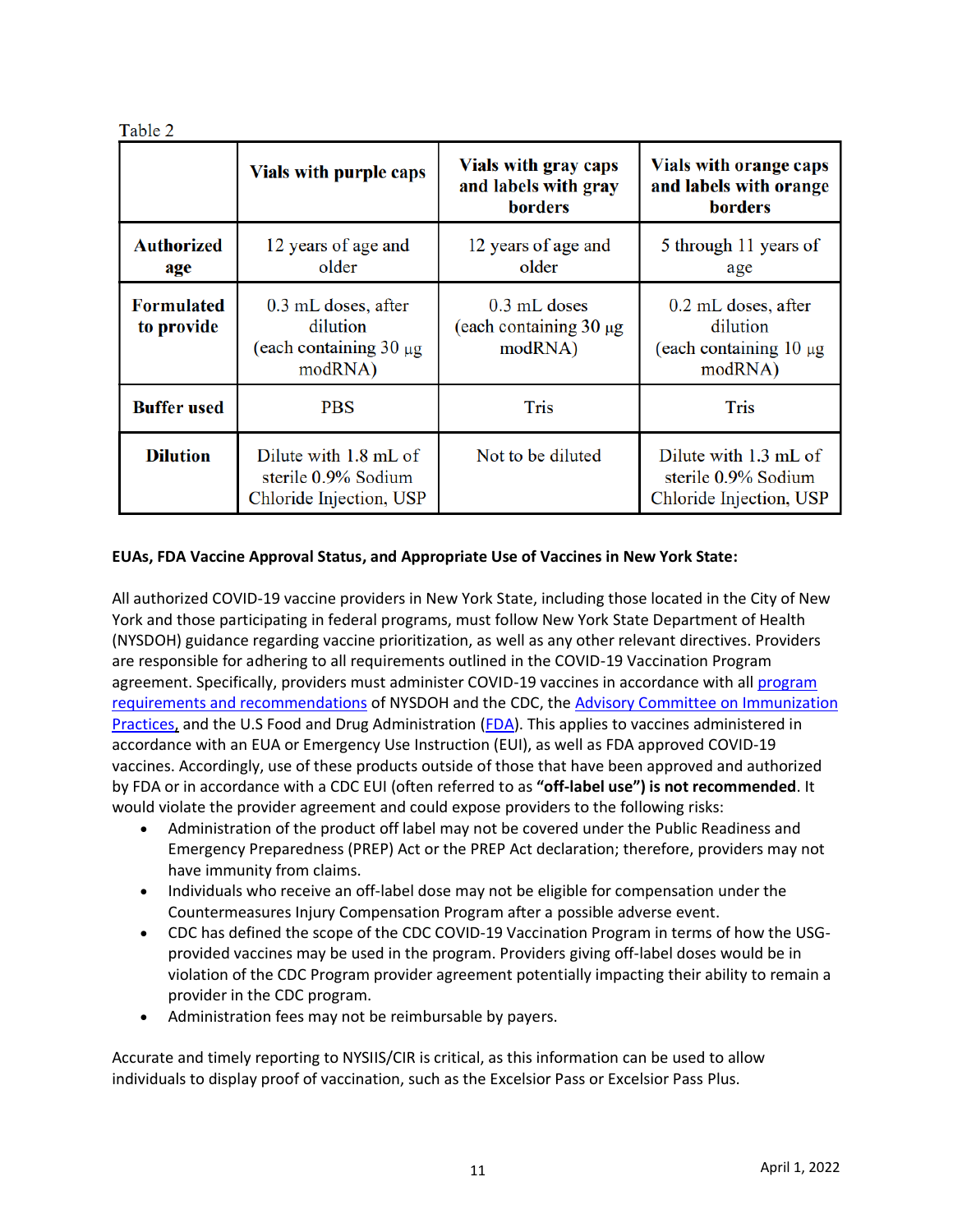### **COVID-19 Vaccine Expiration and Beyond Use Dates:**

### Expiration Dates:

Determining when a vaccine expires is a critical step in proper storage and handling. The expiration date should always be checked prior to preparing or administering vaccine. Expired vaccine or diluent should NEVER be used. As additional stability data become available, the expiration dates for some products may change. Follow the instructions below to determine the expiration date:

• Pfizer-BioNTech COVID-19 vaccine for ages 12 and older (vials have purple caps): FDA approved an amendment to the EUA for Pfizer-BioNTech COVID-19 vaccine extending the expiration dates of COVID-19 vaccine from six to nine months. Cartons and vials of Pfizer-BioNTech COVID-19 vaccine with an expiry date of August 2021 through February 2022 printed on the label may remain in use for 3 months beyond the printed date as long as authorized storage conditions between -90°C to -60°C (-130°F to -76°F) have been maintained. Please note: the ultra-cold temperature range has been broadened to include -90° C (-130°F). Frozen vials stored at -25°C to -15°C and refrigerated vials (2°C to 8°C) are NOT eligible for a three-month use extension. Updated expiry dates for vaccine maintained in ultra-cold storage are shown below. The extended expiration date is effective immediately for all currently available batches that have not yet expired.

The extension of Pfizer-BioNtech COVID-19 vaccine expiration applies to any vaccine that has been stored in a manner consistent with the storage guidelines that have been in place to this point. Specifically:

- Vaccine moved from ultra-cold storage to standard frozen storage and back once to ultra-cold storage.
- Vaccine in a standard freezer for a total of up to 14 days.
- Vaccine in a refrigerator for a total of up to 31 days, including vaccine that was previously in a standard freezer for 14 days.

All of the above conditions are consistent with the existing storage guidance. **Vaccine stored under these conditions can be used until the** [correct beyond-use date,](https://www.cdc.gov/vaccines/covid-19/info-by-product/pfizer/downloads/bud-tracking-labels.pdf) **based on the vaccine storage conditions, or the updated expiration date, whichever occurs first.** Vaccine cannot be used after the new expiration date, even if the storage-determined beyond-use date would be after the updated expiration date.

| <b>Printed Expiry Date</b> | <b>Updated Expiry Date</b> |  |
|----------------------------|----------------------------|--|
| October 2021               | January 2022               |  |
| November 2021              | February 2022              |  |
| December 2021              | <b>March 2022</b>          |  |
| January 2022               | April 2022                 |  |
| February 2022              | May 2022                   |  |

• Pfizer Adult/Adolescent Tris (Gray Cap, age 12+, no diluent): The date printed on the Pfizer Adult/Adolescent Tris (Gray Cap, age 12+, no diluent) vaccine vials indicate the manufacture date and NOT the expiration date. Originally, the expiration date was 6 months from the manufacture date, when stored in ultra-cold freezer temperatures (-90 to -60° C). **The expiration date for Pfizer gray cap vaccine has now been extended to 9 months (while held at ULT frozen.)** Vials may also be stored up to 10 weeks in the refrigerator (2-8° C). **No standard**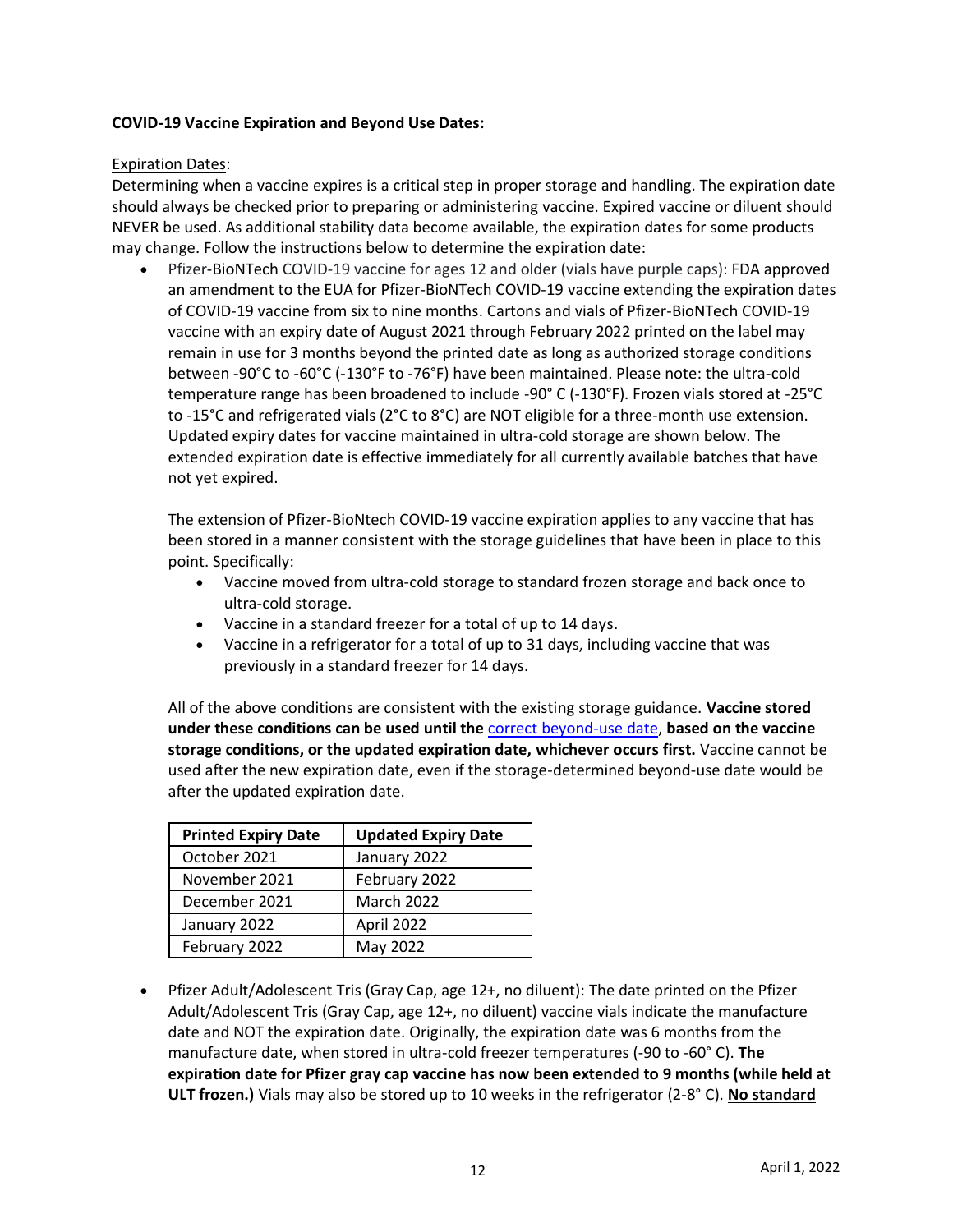**freezer storage is approved for the Pfizer Adult/Adolescent Tris (Gray Cap, age 12+, no diluent) formulation.** Once thawed, vials CANNOT be refrozen.

The Fact Sheet for the Pfizer Adult/Adolescent Tris (Gray Cap, age 12+, no diluent) provided by the FDA now reads "regardless of storage conditions, vaccines should not be used after 9 months from the date of manufacture printed on the vial and cartons." Therefore, vaccine must be used by the expiration date, o[r the 10-week beyond use date](https://www.cdc.gov/vaccines/covid-19/info-by-product/pfizer/downloads/gray-cap-bud-tracking-labels.pdf) for refrigerator storage, whichever comes first. The updated expiry dates for the gray cap vials based on 9 months from the date of manufacture are provided below:

| <b>Printed Manufacturing Date</b> | 9-Month Expiry Date* |
|-----------------------------------|----------------------|
| 06/2021                           | Feb. 28, 2022        |
| 07/2021                           | Mar. 31, 2022        |
| 08/2021                           | Apr. 30, 2022        |
| 09/2021                           | May 31, 2022         |
| 10/2021                           | Jun. 30, 2022        |
| 11/2021                           | July. 31, 2022       |
| 12/2021                           | Aug. 31, 2022        |
| 01/2022                           | Sept. 30, 2022       |
| 02/2022                           | Oct. 31, 2022        |

\*Date of expiration always falls on the last day of the month

- Moderna COVID-19 vaccine: The expiration date is NOT printed on the vaccine vial or carton. To obtain the expiration date of the lot number received, providers can scan the QR code located on the vial or carton or access the manufacturer's [website](https://www.modernatx.com/covid19vaccine-eua/providers/vial-lookup) directly, enter the lot number and the expiration date will be displayed.
	- $\circ$  In September 2021, Moderna submitted data to support the extension of certain lot number expiration dates. Prior to discarding expired lots of Moderna vaccine, it is important to re-check the manufacturer's website to determine if the lot number's expiration date has been extended. If an extension was made, providers need to ensure the expiration date on the vials/packages and in NYSIIS/CIR are updated.
- Janssen/Johnson & Johnson COVID-19 vaccine: The expiration date is NOT printed on the vaccine vial or carton.
	- $\circ$  In March 2022, the FDA announced the approval of a shelf-life extension for an additional three months. This decision is based on data from ongoing stability assessment studies, which have demonstrated that the vaccine is stable at 9 months when refrigerated at temperatures of  $36^{\circ}$  – 46° Fahrenheit (2° – 8° Celsius). This shelflife extension applies to all inventory previously dated to expire on March 7, 2022, or later.

To determine the most current expiration date:

- Scan the QR code located on the outer carton, or
- Call 1-800-565-4008, or
- **•** Go to [https://vaxcheck.jnj/,](https://vaxcheck.jnj/) enter the lot number and the expiration date will be displayed.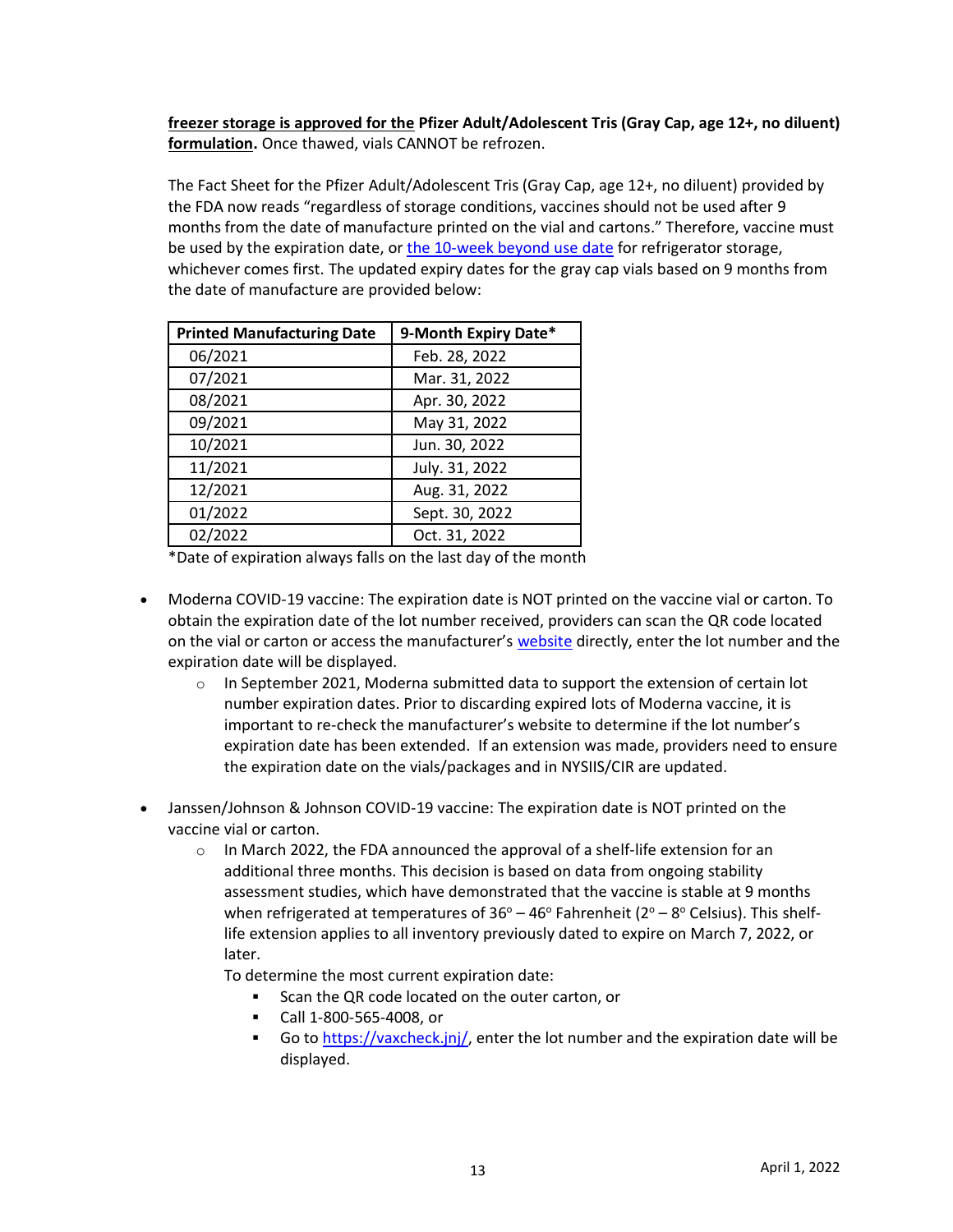For Moderna and Janssen/J&J COVID-19 vaccines it is important to write the expiration date on the carton or vials since it is not printed. Orders of Moderna and Janssen/J&J received in NYSIIS or CIR will contain a placeholder date of 12/31/2069. The actual expiration date must be updated in NYSIIS or CIR, as well as part of inventory management. Vaccines should always follow a first in, first out process in which vials that have the earliest expiration date are used first. CDC's

<https://www.cdc.gov/vaccines/covid-19/downloads/expiration-tracker.pdf> can help providers keep track of the expiration date by lot number. Vaccine inventory should be managed using a "first in first out" tracking process to limit the potential for wastage.

## Beyond Use Dates (BUDs):

All vaccines have expiration dates, and some routinely recommended vaccines have a beyond use date (BUD), which is calculated based on the date the vial is first punctured and the storage information in the package insert. Whenever a vial of COVID-19 vaccine is moved to storage conditions that affect BUD or a multidose vial is punctured, label the vial(s) with the beyond use date/time. The BUD must never exceed the labeled expiration date. Once the vaccine has reached its expiration or beyond use date/time, unused doses must be disposed of as medical waste and [reported as wastage in NYSIIS](https://coronavirus.health.ny.gov/reporting-vaccine-wastage) or CIR. A summary of COVID-19 vaccine beyond use dates and resources are listed below:

- Pfizer age 12 and older (vials have purple caps): [Pfizer-BioNTech COVID-19 Vaccine Beyond-Use](https://www.cdc.gov/vaccines/covid-19/info-by-product/pfizer/downloads/bud-tracking-labels.pdf)  [Date \(BUD\) Tracking Labels for Vaccine During Freezer or Refrigerator Storage](https://www.cdc.gov/vaccines/covid-19/info-by-product/pfizer/downloads/bud-tracking-labels.pdf)
	- o Freezer (-25° C to -15° C): Two weeks
	- o Refrigerator (2° C to 8° C): 31 days
	- o After Puncture: 2° C to 25° C for up to 6 hours
- Pfizer Adult/Adolescent Tris (Gray Cap, age 12+, no diluent): Beyond-Use Date (BUD) Tracking [Labels for Vaccine During Refrigerator Storage](https://www.cdc.gov/vaccines/covid-19/info-by-product/pfizer/downloads/gray-cap-bud-tracking-labels.pdf)
	- o Refrigerator (2° C to 8° C): 10 weeks
	- o **NOTE: NO standard freezer (-25° C to -15° C) storage allowed**
	- $\circ$  Room temperature (8 ° C to 25° C): 12 hours prior to first puncture
	- $\circ$  After Puncture: 2° C to 25° C for up to 12 hours. Vial labels and cartons may state that a vial should be discarded 6 hours after the first puncture. The information in the EUA Fact Sheet (12 hours) supersedes the number of hours printed on vial labels and cartons.
- Moderna: Moderna COVID-19 Vaccine Beyond-Use Date (BUD) Tracking Label for Vaccine During [Refrigerator Storage](https://www.cdc.gov/vaccines/covid-19/info-by-product/moderna/downloads/bud-tracking-labels.pdf)
	- o Refrigerator (2° C to 8° C): 30 days
	- o After Puncture: 2° C to 25° C for up to 12 hours
- Janssen/J&J[: Janssen COVID-19 Vaccine Preparation and Administration Summary](https://www.cdc.gov/vaccines/covid-19/info-by-product/janssen/downloads/Janssen-Prep-and-Admin-Summary.pdf)
	- $\circ$  After Puncture: 2° C to 8° C up to 6 hours OR 9° C to 25° C for up to 2 hours. These times are NOT cumulative (i.e., you cannot store a punctured vial for 6 hours at refrigerated temperatures and then another 2 hours at room temperature).

### **Moderna Booster Dose Inventory Considerations**:

It is important to note that the volume of a Moderna booster dose is **0.25 mL** (half the volume of a primary dose). The Moderna COVID-19 vaccine is supplied in two multiple-dose vial presentations:

• A multiple-dose vial containing 5.5 mL (i.e., Moderna 10-dose)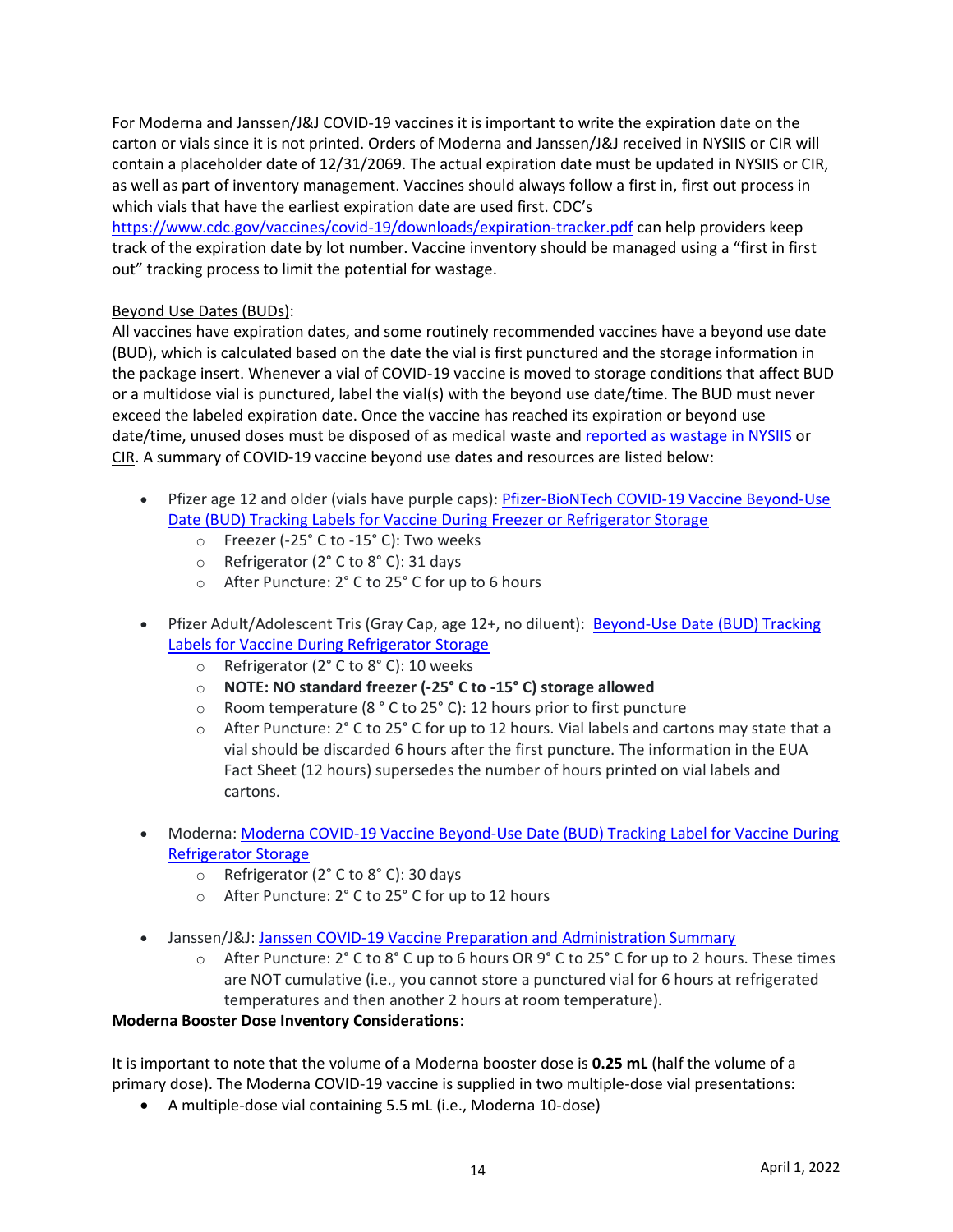• A multiple-dose vial containing 7.5 mL (i.e., Moderna 14-dose)

## Thawing Instructions for Moderna COVID-19 Vaccine Multiple-Dose Vials with Red Caps and Labels with a Light Blue Border

| <b>Multiple-Dose</b><br>Vial<br><b>Containing</b> | <b>Thaw in Refrigerator</b>                                                                                                                                                                           | <b>Thaw at Room Temperature</b>                                                          |
|---------------------------------------------------|-------------------------------------------------------------------------------------------------------------------------------------------------------------------------------------------------------|------------------------------------------------------------------------------------------|
| $5.5$ mL                                          | Thaw between $2^{\circ}$ C to $8^{\circ}$ C (36 $^{\circ}$ F)<br>to $46^{\circ}$ F) for 2 hours and 30<br>minutes. Let each vial stand at<br>room temperature for 15<br>minutes before administering. | Alternatively, thaw between<br>15°C to 25°C (59°F to 77°F)<br>for 1 hour.                |
| $7.5$ mL                                          | Thaw between $2^{\circ}$ C to $8^{\circ}$ C (36 $^{\circ}$ F)<br>to $46^{\circ}$ F) for 3 hours. Let each<br>vial stand at room temperature<br>for 15 minutes before<br>administering.                | Alternatively, thaw between<br>15°C to 25°C (59°F to 77°F)<br>for 1 hour and 30 minutes. |

Reporting: Despite the volume of the booster dose being **0.25 mL**, providers must still **report a full dose as administered in NYSIIS**. Reporting of half doses is not allowed and **inventory must only be reported in whole doses**. Half doses in NYSIIS inventory will prevent a provider from entering new vaccine orders.

Maximum vial puncture: Providers may extract both primary series doses (0.5mL) and booster doses (0.25 mL) from the same vial. When extracting only booster doses or a combination of primary series and booster doses, **the maximum number of doses that may be extracted from either vial presentation should not exceed 20 doses. Do not puncture the vial stopper more than 20 times.**

- o When ordering vaccine for booster doses, consider that an order of 140 doses (ten 14-dose vials) can support a maximum of 200 booster and/or primary doses.
- o After the vial has been punctured 20 times, the vial must be discarded, even if there is vaccine remaining in the vial and the beyond use date/time has not been reached (see more info below on when to report wastage in NYSIIS).
- $\circ$  The use of vial adapters, dispensing pins, or strategies where a needle is inserted into the vial septum for multiple medication withdraws is not allowed due to contamination risk.

NYSIIS inventory: Due to the reporting of full doses for boosters and the maximum of 20 punctures for each vial, the number of doses reported may exceed the number of doses recorded in NYSIIS inventory (i.e., 140 dose order = up to 200 booster doses). This means NYSIIS inventory may be depleted before physical inventory. Best practice would be t[o modify inventory](https://coronavirus.health.ny.gov/system/files/documents/2021/05/manually_modifying_nysiis_inventory.pdf) to add doses to the lot number BEFORE ADMINISTRATION. Do a vial count of physical inventory at the end of the day and multiply your full, unopened vials times the number of labeled doses in the vial (10 or 14 doses) and manually modify your NYSIIS inventory to reflect this count. If you report vaccine administration data via data exchange, additional doses beyond the NYSIIS doses on hand will go to the Inventory Not Deducted module. If this happens, manually add doses to the lot number and then [update non-deducted inventory.](https://gcc02.safelinks.protection.outlook.com/?url=https%3A%2F%2Fcoronavirus.health.ny.gov%2Fsystem%2Ffiles%2Fdocuments%2F2021%2F05%2Fnysiis_inventory_not_deducted_cheatsheet.pdf&data=04%7C01%7Clyndsey.hoyt%40health.ny.gov%7C5cffd6262ec14ac741c608d9a06c15ba%7Cf46cb8ea79004d108ceb80e8c1c81ee7%7C0%7C0%7C637717208342131981%7CUnknown%7CTWFpbGZsb3d8eyJWIjoiMC4wLjAwMDAiLCJQIjoiV2luMzIiLCJBTiI6Ik1haWwiLCJXVCI6Mn0%3D%7C1000&sdata=TS460nUep0gedCfjipLew36m7VoWEU7KWhBWUFtOFeQ%3D&reserved=0)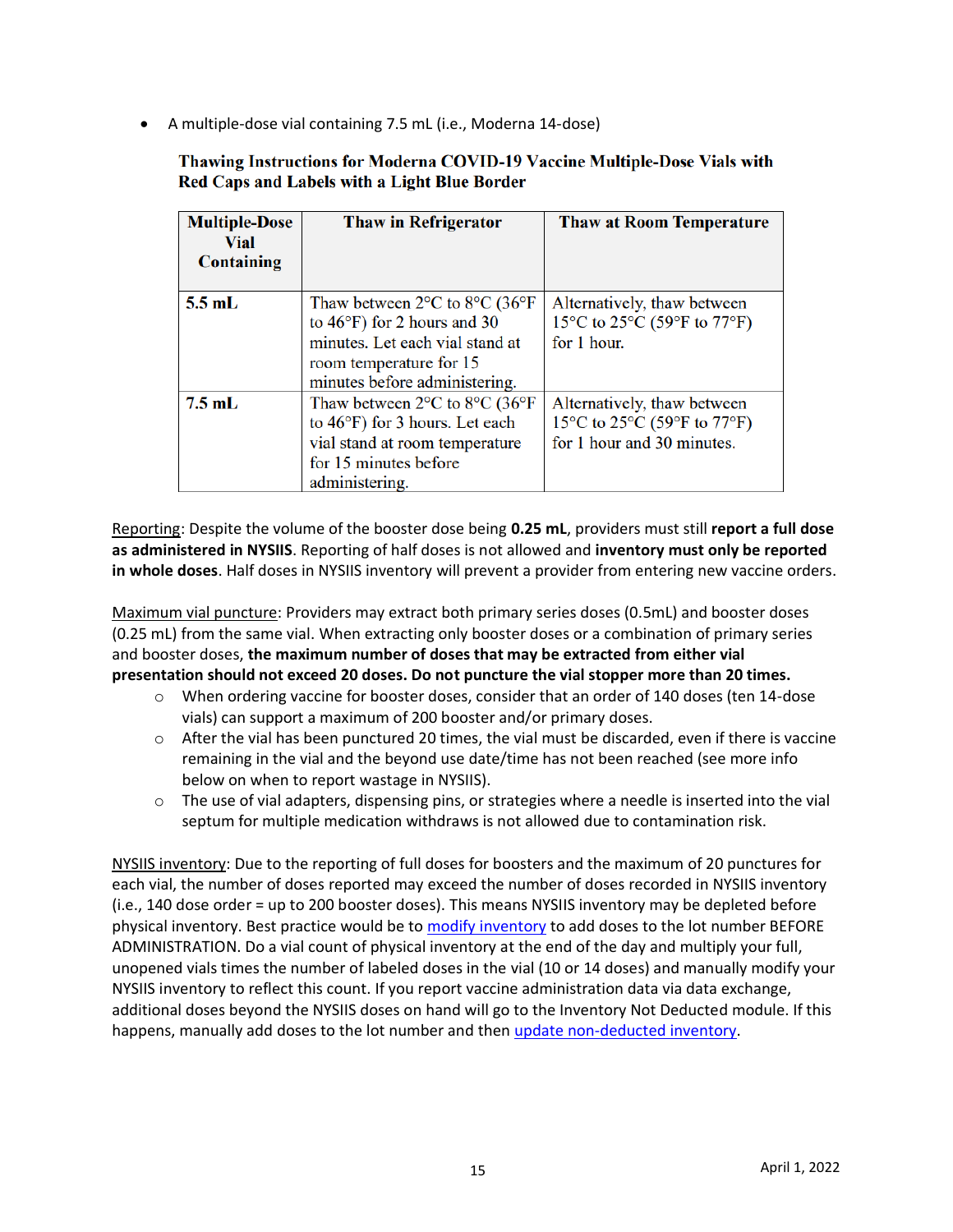NYSIIS inventory is used to populate Vaccine Finder product availability through a daily data upload. If you have physical inventory and you do not modify inventory to add doses once it is depleted in NYSIIS, your location will not show as having Moderna vaccine available on Vaccine Finder.

Ancillary Supplies: Current Moderna inventory may be used for booster doses and is encouraged to be used. Please be aware that there is no mechanism to provide additional ancillary supplies for existing inventory. Providers may need to purchase additional supplies. Ancillary kits for Moderna 14 (140 doses) that were sent for existing inventory contain a combination of 1 mL and 3 mL syringes. While the 3 mL syringes are adequate for extracting a primary series dose (0.5 mL), they do not support extraction of the booster dose (0.25 mL). The 1 mL syringes allow for better visualization and extraction of the smaller 0.25 mL booster dose. To assure providers have an adequate supply of 1 mL syringes to support extraction of booster doses (0.25 mL) from a Moderna 14 vial, CDC will ship an additional ancillary kit that contains all 1 mL syringes with all Moderna 14 orders. **When possible, please use 3 mL syringes for extraction of primary series doses to ensure you have an adequate supply of 1 mL syringes to support extraction of booster doses from a Moderna vial.**

Wastage: Continue to maintain reporting of wastage in whole doses. Wastage should only be reported if the total doses administered from a vial, regardless of volume or series, is less than the vial dose count (i.e., 1 primary and 5 booster doses from a 14-dose vial would be reported as 6 doses used and 8 doses wasted). Once 14 doses are given from a 14-dose vial, regardless of whether primary or booster doses, no wastage needs to be reported even if there is vaccine remaining in the vial.

## **Vaccine Provider Responsibilities:**

- COVID-19 vaccine must be given according to eligibility and criteria established by the ACIP recommendations as well as EUAs and associated fact sheets or emergency use instruction, as applicable, for immunocompromising conditions that would benefit from an additional dose of Pfizer-BioNTech or Moderna COVID-19 vaccines.
- As the ordering quantities and the storage conditions have become more practical, providers are encouraged to place direct orders in NYSIIS and avoid redistribution whenever possible, even if all doses cannot be used. Vaccine may be redistributed to another facility, provider, practice, or local health department that is enrolled in the COVID-19 vaccination program, with proper notice to the NYSDOH. Prior to redistributing vaccine, facilities must submit a completed [redistribution form](https://coronavirus.health.ny.gov/system/files/documents/2021/05/vaccine_program_redistribution_5.21.21.pdf) to [COVIDVaccineRedistribution@health.ny.gov](mailto:COVIDVaccineRedistribution@health.ny.gov) and can proceed with the redistribution once submitted. Direct orders are the preferred and safest way to receive vaccine.
	- $\circ$  A provider may transport vaccine to another location for the purpose of holding a limited duration vaccination clinic without notifying the NYSDOH. If the provider is administering the doses and reporting doses administered against their own inventory in NYSIIS, all unused vaccine must be transported back to the original location at the conclusion of the clinic that day. The provider must retain possession and control of the vaccine for the duration of the transport and administration. All transports, whether for off-site clinics or redistribution, require adherence to the [COVID-19 Transport Guidance](https://coronavirus.health.ny.gov/new-york-state-covid-19-vaccine-program-guidance-vaccine-transport) the completion of the COVID-19 Transport Tracking Sheet (found on page 7 of the guidance).
- When managing vaccine inventory, vaccines should always follow a first-in, first-out process in which vials that have the earliest expiration or beyond use date are used first.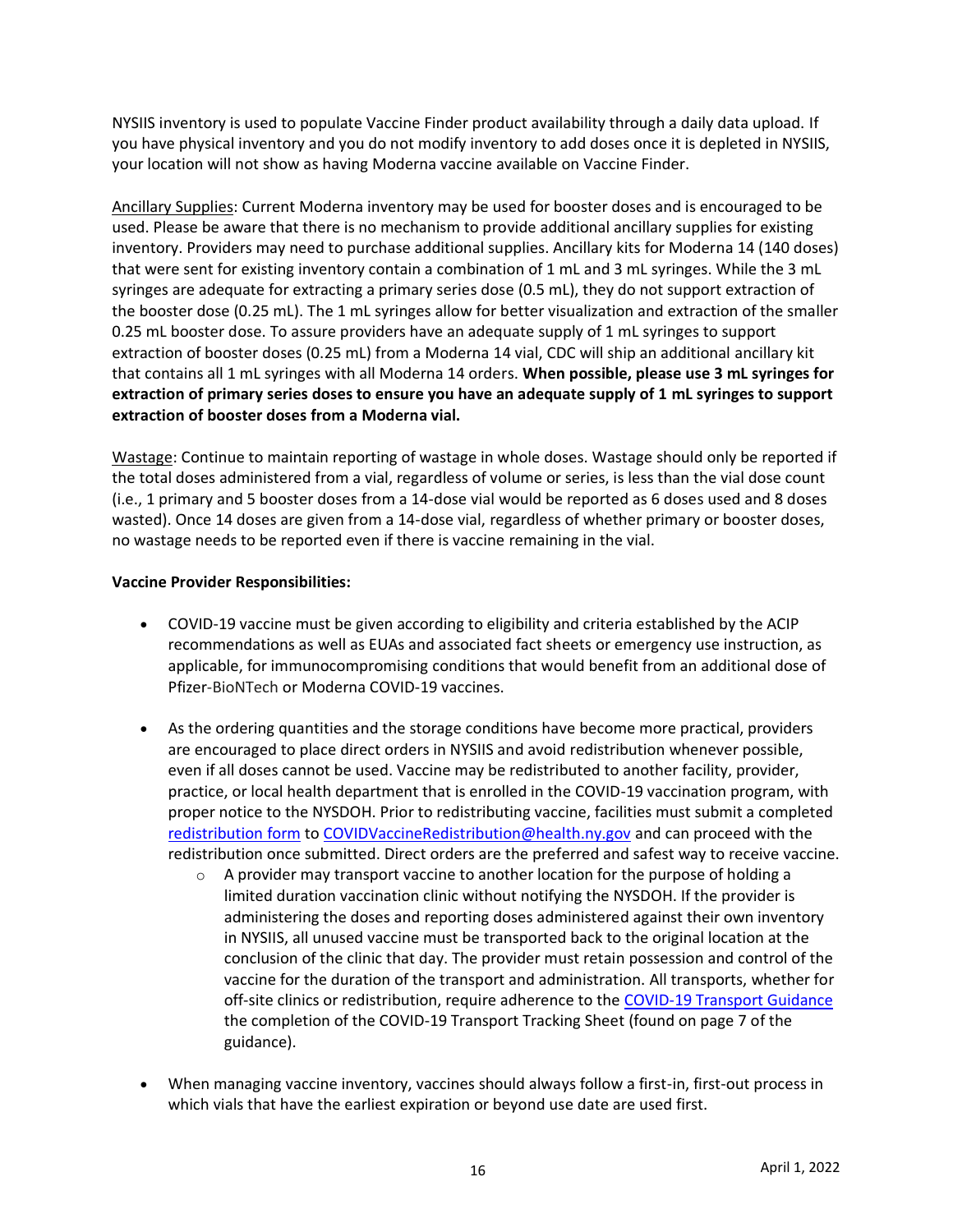- All vaccine providers should minimize the amount of vaccine that goes unused, consistent with CDC guidance, which states that while enrolled providers must continue to follow best practices to use every dose possible, it should not be at the expense of missing an opportunity to vaccinate every eligible person when they are ready to get vaccinated. (See Responsible Wastage section for further guidance.)
- Providers should not prefill more syringes than they can use within 30 minutes. Excess prefilling can lead to waste if a clinic must end early or an excessive number of recipients fail medical screening or do not show up for their appointment.
- All facilities or practices are required to track vaccine uptake among their staff and must furnish uptake data to the NYSDOH via HERDS survey upon request, or as directed by your agency or organization.

### **Each provider that receives vaccine:**

- Must ensure all individuals receiving the COVID-19 vaccine complete the [New York State COVID-](https://forms.ny.gov/s3/vaccine)[19 Vaccine Form](https://forms.ny.gov/s3/vaccine) for the first dose, and attest that they are eligible to be vaccinated. All practices, providers, and entities must confirm adherence to this requirement at the time of vaccine administration.
- Must make best efforts to use all vaccine doses before expiration or reaching beyond use dates based on temperature storage requirements by assessing the COVID-19 vaccination status of each patient and offering the vaccine to all eligible individuals.
- Providers should continue to report all doses administered to NYSIIS and CIR, including third vaccine doses and booster doses as appropriate based on ACIP recommendations. It is critical that providers follow the appropriate intervals and product combinations in order for these doses to be considered valid. Providers should fully utilize both NYSIIS and CIR to confirm patients' previous dose dates and vaccine type. Full contact information for the individual receiving the vaccination, including phone number, email and zip code, should be entered as well.
- With respect to pharmacies, pharmacists are authorized to vaccinate individuals 5 years of age and older for COVID-19, pursuant to [current COVID-19 PREP Act declarations.](https://www.phe.gov/Preparedness/legal/prepact/Pages/default.aspx)

In addition, to ensure all New Yorkers can find vaccination locations close to them, **vaccine providers are strongly encouraged to have their facility/facilities opt-in to the CDC's online VaccineFinder tool**  [\(Vaccines.gov\)](https://www.vaccines.gov/)**.** To do so, providers should set the display field in the COVID-19 Locating Health Portal to "display" if the facility is currently providing vaccinations to the general public. This will allow patients in the local area to see in real-time whether the facility has doses of each brand available, enabling vaccination access for a broader population.

- NYSDOH reports inventory to the CDC every Monday through Friday for each organization. Therefore, organizations do not need to report inventory to VaccineFinder (despite having access).
- Additional information on the VaccineFinder tool can be found [here.](https://www.vaccines.gov/covid-provider-resources/)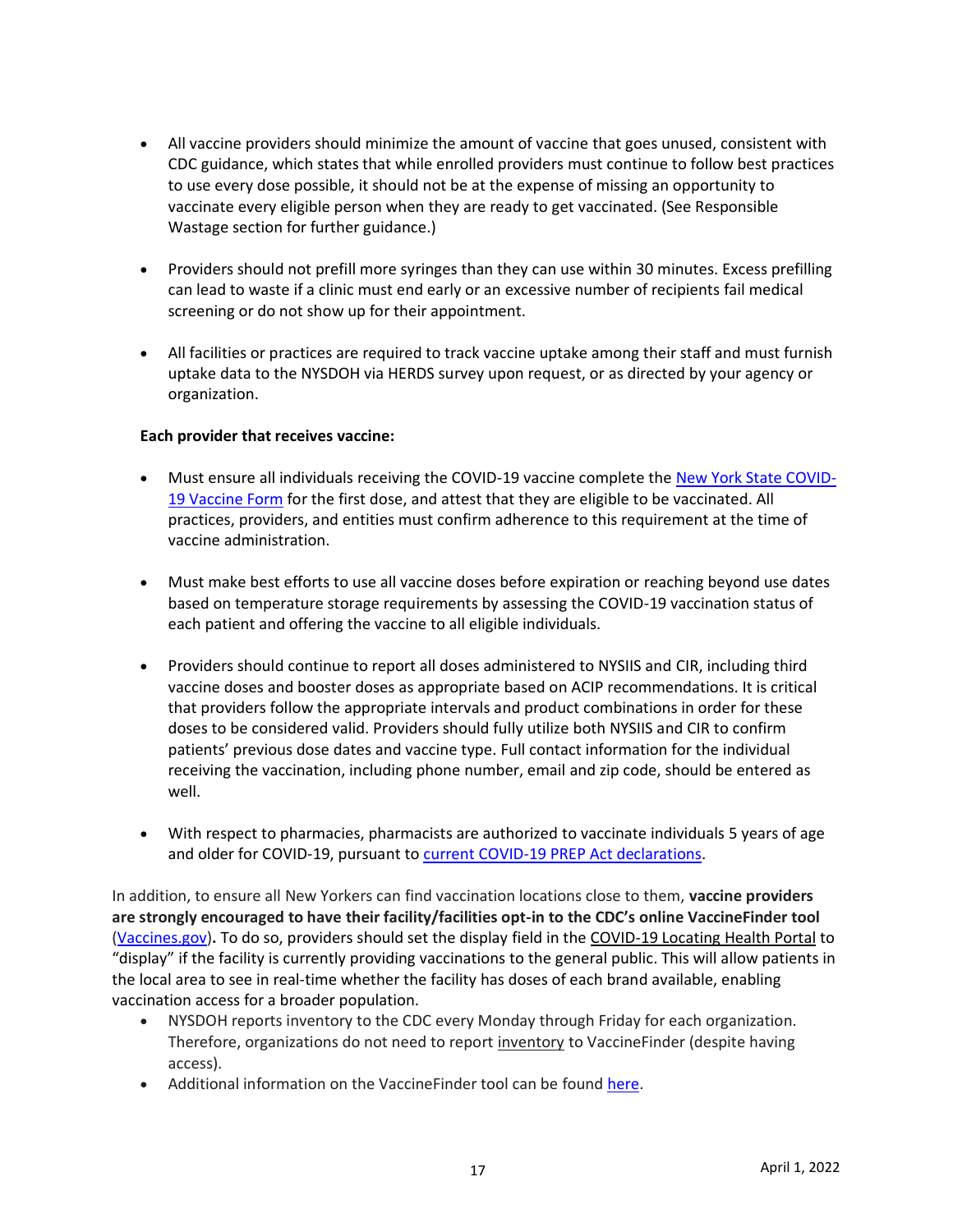#### **Message for COVID-19 Vaccine Clinical Trial Sites:**

As a reminder, all COVID-19 vaccines administered in the State of New York must be entered in to NYSIIS or CIR. This includes any doses administered as part of an experimental arm of a clinical trial as well as doses offered and administered to participants in the control group (originally received placebo) after the clinical trial ended or at other time points per trial protocol. Staff at the participating site of the clinical trial must provide participants with a vaccination card and enter participant's immunization history into NYSIIS/CIR as applicable. Please note that only vaccines that have been issued an Emergency Use Authorization (EUA) or that have been approved by the United States Food and Drug Administration (FDA) can be entered.

**The Second COVID-19 Vaccine Dose**: (Note: The following ONLY applies to the primary series, NOT for booster/additional third doses, as discussed above.)

Pfizer-BioNTech and Moderna vaccines require two doses, whereas Janssen (Johnson & Johnson) vaccine requires only a single dose. The second dose must be administered 21 days (Pfizer-BioNTech vaccine) or 28 days (Moderna vaccine) after the first dose. To facilitate this, all providers **must** schedule the second dose appointment for recipients **at the time the first dose is administered**.

Individuals must receive two doses of the same vaccine (e.g., you must receive two doses of the Pfizer-BioNTech vaccine or two doses of the Moderna vaccine). They are **not** interchangeable. Please see [Guidance for Administration of the Second Dose of COVID-19 Vaccine](https://coronavirus.health.ny.gov/guidance-administration-second-dose) for additional information regarding administration of the second dose.

If an individual requests a second dose after missing the 42-day window, they should still be administered a second dose. There is no need to restart the series, pursuant to CDC guidance. Providers who have insufficient vaccine to administer a second dose that was delayed beyond the 42-day window should work with their local health department.

Circumstances may arise where individuals need to receive their second dose at a different location than their first. Providers who have determined that the individual cannot return to the location where they received their first dose should schedule a second dose for these individuals or coordinate with the local health department to find a provider who has extra doses of the appropriate vaccine to vaccinate the individual. Vaccine availability can also be located using the [CDC's VaccineFinder](https://www.vaccines.gov/). Individuals should not be tasked with locating second dose appointments. This obligation is on the provider who administered the first dose.

## **Special Considerations for Individuals Receiving Their First Dose within the United States but Outside New York State:**

Individuals who received their first dose of COVID-19 vaccine outside of New York State will not have a record of this dose in NYSIIS or CIR. Providers administering a second dose should either enter the first dose in NYSIIS/CIR as part of the historical record using data listed on the individual's COVID-19 Vaccination Record Card OR advise the patient that they should ask their primary care provider to enter their first dose into NYSIIS/CIR so the state has a full record of both doses of COVID-19 vaccine.

### **Responsible Wastage:**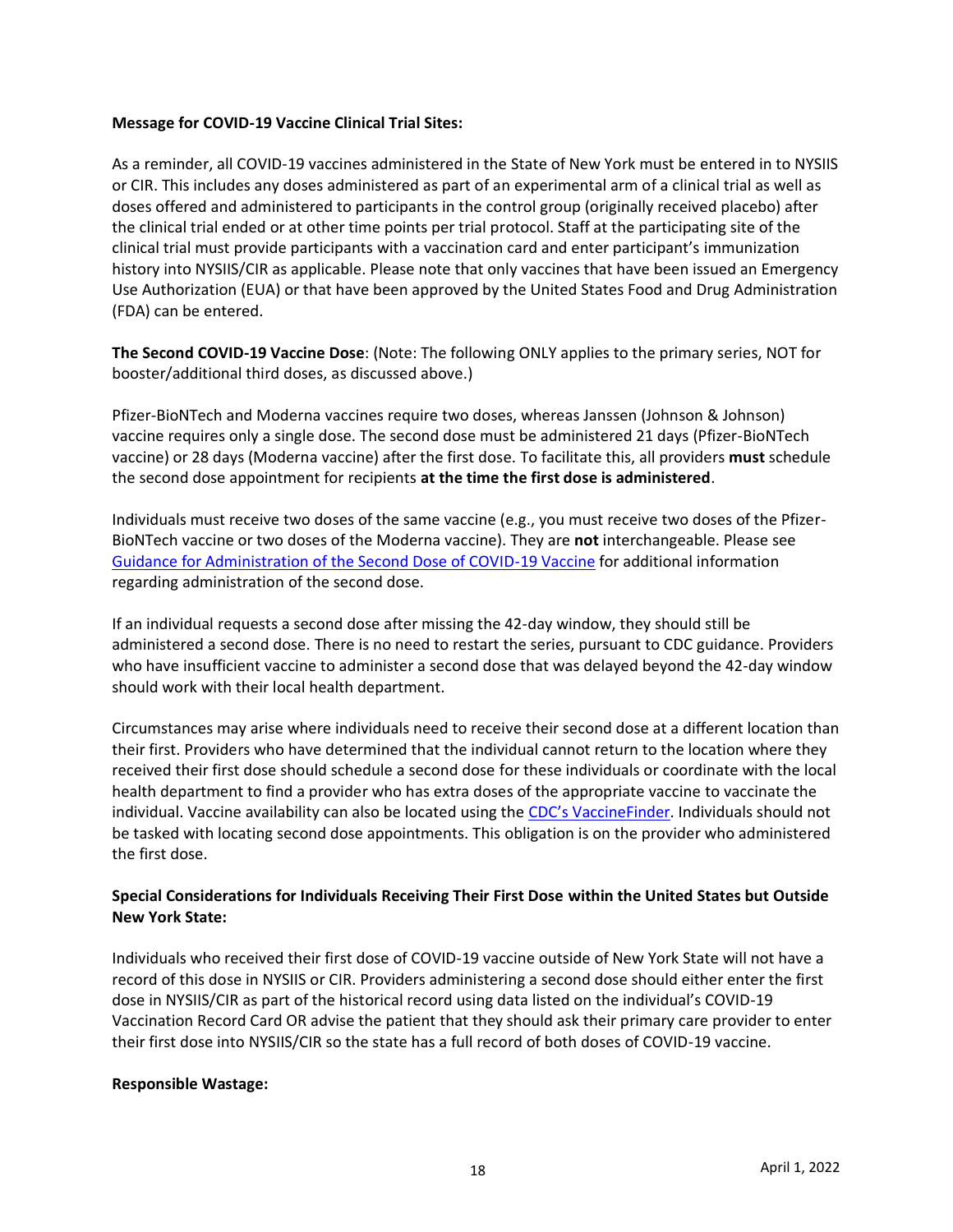The CDC released guidance on May 11, 2021, regarding wastage with the critical message to "take every opportunity to vaccinate every eligible person." As more vaccination opportunities are created, the likelihood of leaving unused doses in a vial may increase. While enrolled providers must continue to follow best practices to use every dose possible, it should not be at the expense of missing an opportunity to vaccinate every eligible person when they are ready to get vaccinated.

To ensure providers do not miss an opportunity to vaccinate every eligible person:

- Providers must follow clinical best practice for vaccination as well as best practices when [managing inventory](https://www.cdc.gov/vaccines/pubs/pinkbook/strat.html) to maximize vaccination and minimize dose wastage.
- Providers should not miss any opportunities to vaccinate every eligible person who presents at a vaccination site.
	- $\circ$  Consider establishing and promoting standing vaccination days or half-days to increase likelihood of larger numbers of people presenting for vaccination on the same day.
	- $\circ$  Vaccinate family members or friends who accompany patients to medical visits even if they are not established patients at the vaccinating practice.
	- $\circ$  Continue outreach to employers or other community partners that have a large membership or network to arrange vaccination events.
	- $\circ$  As contingency plan, vaccine providers should attempt to contact additional persons (i.e., from a standby list or through personal contacts of persons being vaccinated) to use as many vaccine doses as possible.
	- o Once punctured, multidose vials must be used within:
		- 12 hours [Moderna and Pfizer Adult/Adolescent Tris (Gray Cap, age 12+, no diluent)]
		- 6 hours (Pfizer-BioNTech 12+ purple cap vials)
		- 6 hours (refrigerated) **or** up to 2 hours at room temperature (J&J/Janssen). These times are NOT cumulative (i.e., you cannot store a punctured vial for 6 hours at refrigerated temperatures and then another 2 hours at room temperature).

# **Vaccine Safety**:

Post-vaccination monitoring is an essential part of the COVID-19 vaccination program. The Centers for Disease Control and Prevention (CDC) is promoting and encouraging all those being vaccinated to participate in V-Safe, a smart-phone based application that will allow those vaccinated to enter their symptoms in the days after vaccination using text messaging. V-Safe also provides reminders for the second dose and telephone follow up for anyone who reports medically significant adverse events. V-Safe materials can be found at [http://www.cdc.gov/vsafe,](http://www.cdc.gov/vsafe) including a V-Safe information sheet. Please print out the information sheet and hand to each person vaccinated. You must report any adverse events that occur after vaccination to the Vaccine Adverse Events Reporting System (VAERS) at [info@VAERS.org](mailto:info@VAERS.org) or by calling 1-800-822-7967.

### **Equity and Access**:

Effort must be made to do outreach to persons 12 years of age and older in all communities and settings. Persons in areas that have a high social vulnerability index are particularly vulnerable to COVID-19 and should be notified about how they can receive vaccine. Every effort should be made to increase their access to vaccination opportunities.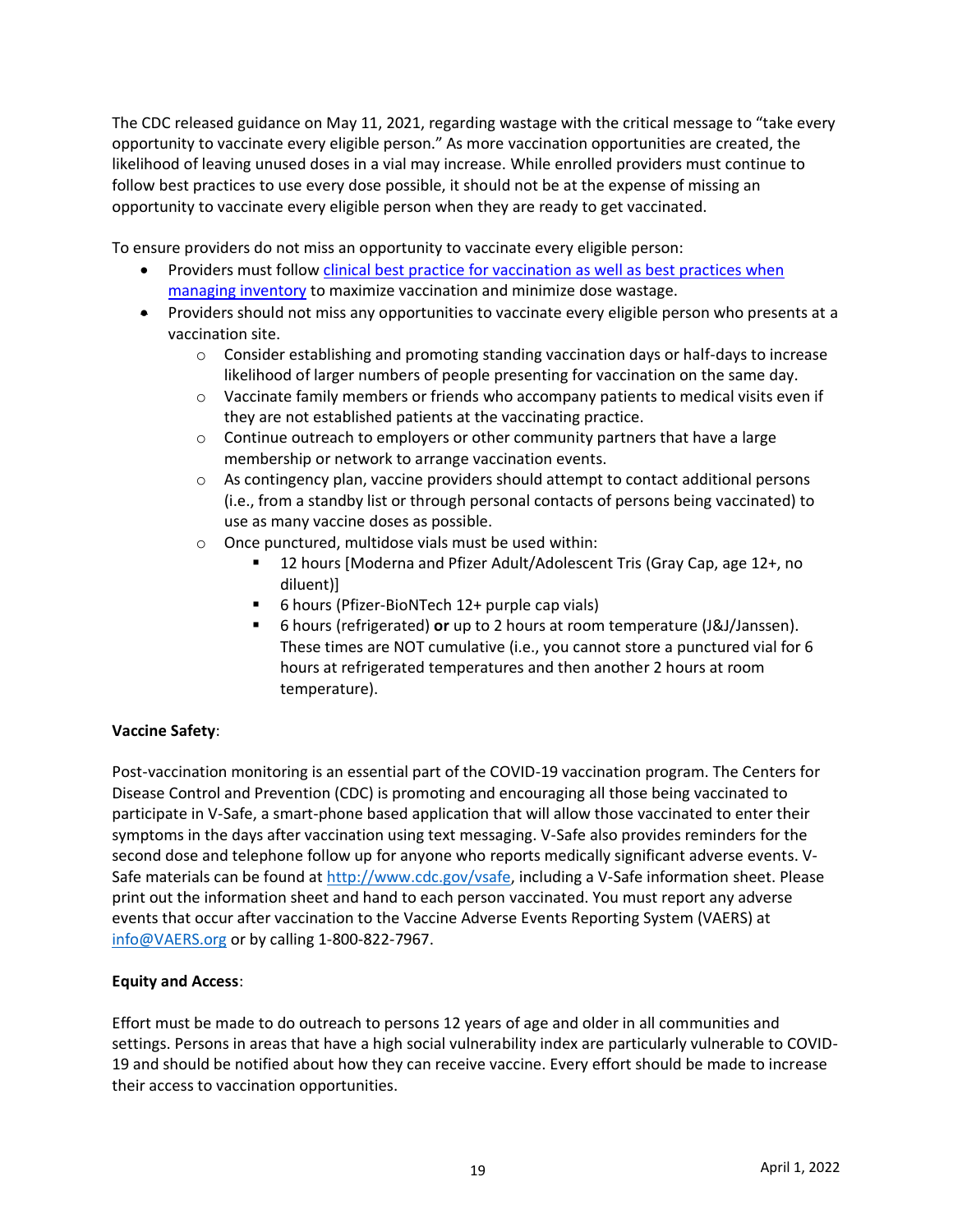#### **Communicating the Plan:**

Please be sure to clearly communicate this critical guidance to all staff involved in the vaccination program.  

This guidance is in effect from the date of issuance until it is updated, or additional guidance is issued by NYSDOH. For questions, please contact the New York State Department of Health, Bureau of Immunization at [COVID19vaccine@health.ny.gov.](mailto:COVID19vaccine@health.ny.gov)

#### **References and Resources:**

CDC has updated their Interim Clinical Considerations for Use of COVID-19 Vaccines in the United States. Please see:<https://www.cdc.gov/vaccines/covid-19/clinical-considerations/covid-19-vaccines-us.html>

CDC has updated vaccine contraindications [https://www.cdc.gov/vaccines/covid-19/clinical](https://www.cdc.gov/vaccines/covid-19/clinical-considerations/interim-considerations-us.html#contraindications)[considerations/interim-considerations-us.html#contraindications](https://www.cdc.gov/vaccines/covid-19/clinical-considerations/interim-considerations-us.html#contraindications)

|                                                                          | <b>Vials with Purple Caps Or</b>                                                                                                                                                                                                                                                    |                                                                        |  |
|--------------------------------------------------------------------------|-------------------------------------------------------------------------------------------------------------------------------------------------------------------------------------------------------------------------------------------------------------------------------------|------------------------------------------------------------------------|--|
| Usage                                                                    | <b>Vials with Gray Caps and</b><br><b>Labels with Gray Borders</b>                                                                                                                                                                                                                  | <b>Vials with Orange Caps and</b><br><b>Labels with Orange Borders</b> |  |
|                                                                          | <b>Authorized Age, Dose and</b><br><b>Vaccination Regimen</b>                                                                                                                                                                                                                       | <b>Authorized Age, Dose and</b><br><b>Vaccination Regimen</b>          |  |
| <b>Primary Vaccination</b>                                               | 12 years of age or older                                                                                                                                                                                                                                                            | 5 through 11 years of age                                              |  |
| <b>Schedule</b>                                                          | Two 0.3 mL doses 3 weeks apart                                                                                                                                                                                                                                                      | Two 0.2 mL doses 3 weeks apart                                         |  |
| <b>Primary and Booster</b><br><b>Dose</b>                                | Each 0.3 mL dose contains 30 mg<br>modRNA                                                                                                                                                                                                                                           | Each 0.2 mL dose contains 10 mg<br>modRNA                              |  |
| <b>Third Primary</b><br><b>Series Dose in</b>                            | 12 years of age and older                                                                                                                                                                                                                                                           | 5 through 11 years of age                                              |  |
| <b>Individuals with Certain</b><br><b>Kinds of</b><br>Immunocompromise * | One dose given at least 28 days<br>following the second dose                                                                                                                                                                                                                        | One dose given at least 28 days<br>following the second dose           |  |
|                                                                          | 12 years and older                                                                                                                                                                                                                                                                  |                                                                        |  |
|                                                                          | One dose at least 5 months after<br>completion of a primary series<br>with this vaccine (homologous);                                                                                                                                                                               |                                                                        |  |
|                                                                          | OR                                                                                                                                                                                                                                                                                  |                                                                        |  |
| <b>First Booster Dose</b>                                                | One dose at least 5 months after<br>completion of a primary<br>vaccination with another FDA<br>authorized or approved COVID-19<br>vaccine (heterologous). Dosing<br>interval is the same as that<br>authorized for a booster dose of<br>the vaccine used for primary<br>vaccination | N/A                                                                    |  |
|                                                                          | 50 years of age and older                                                                                                                                                                                                                                                           |                                                                        |  |
|                                                                          | One dose at least 4 months after<br>a first booster dose with any FDA<br>authorized or approved COVID-19<br>vaccine                                                                                                                                                                 |                                                                        |  |
| <b>Second Booster Dose</b>                                               | OR                                                                                                                                                                                                                                                                                  | N/A                                                                    |  |
|                                                                          | 12 years of age and older with<br>certain kinds of<br>immunocompromise:*                                                                                                                                                                                                            |                                                                        |  |
|                                                                          | One dose at least 4 months after<br>a first booster dose with any FDA<br>authorized or approved COVID-19<br>vaccine                                                                                                                                                                 |                                                                        |  |

### Table 1: Pfizer dosing by caps and labels